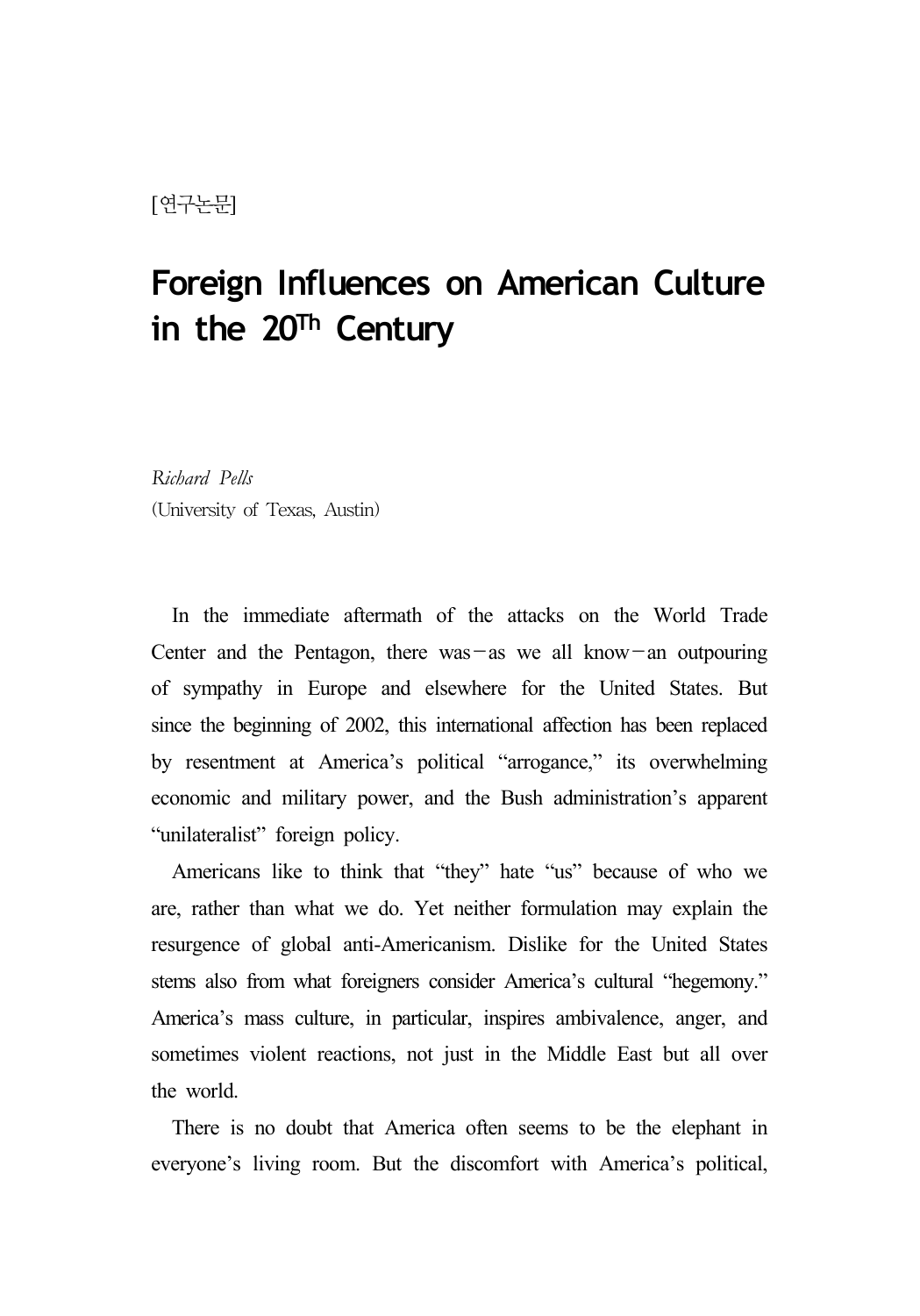## 146 Richard Pells

economic, military, and cultural dominance is not new. In 1901, the British writer William Stead published a book called, ominously, *The Americanization of the World*.1) The title captured a set of apprehensions-about the disappearance of national languages and traditions, the decline of intellectual and artistic standards, and the obliteration of a country's unique "identity" under the weight of American habits and states of mind-that persists until today.

When people in other countries worried in the past, as they do in the present, about the international impact of American culture, they were not thinking of America's literature, painting, or ballet. "Americanization" has always meant the worldwide invasion of American movies, jazz, rock and roll, mass circulation magazines, best-selling books, advertising, comic strips, theme parks, shopping malls, fast food, television programs, and now the Internet. This is, in the eyes of many foreigners, a culture created not for patricians but for the common folk. Indeed, it inspired a revolution in the way we conceive of culture.

More recently, globalization has become the main enemy for academics, journalists, and political activists who loathe what they see as the trend toward cultural uniformity. Still, they typically regard global culture and American culture as synonymous. And they continue to insist that Hollywood, McDonald's, and Disneyland are eradicating regional and local eccentricities-disseminating images and subliminal messages so beguiling as to drown out the competing voices in other lands.

<sup>1)</sup> Peter Duignan and L.H.Gann, *The Rebirth of the West: The Americanization of the Democratic World, 1945-1958* (Cambridge, Mass.: Blackwell, 1992), 411.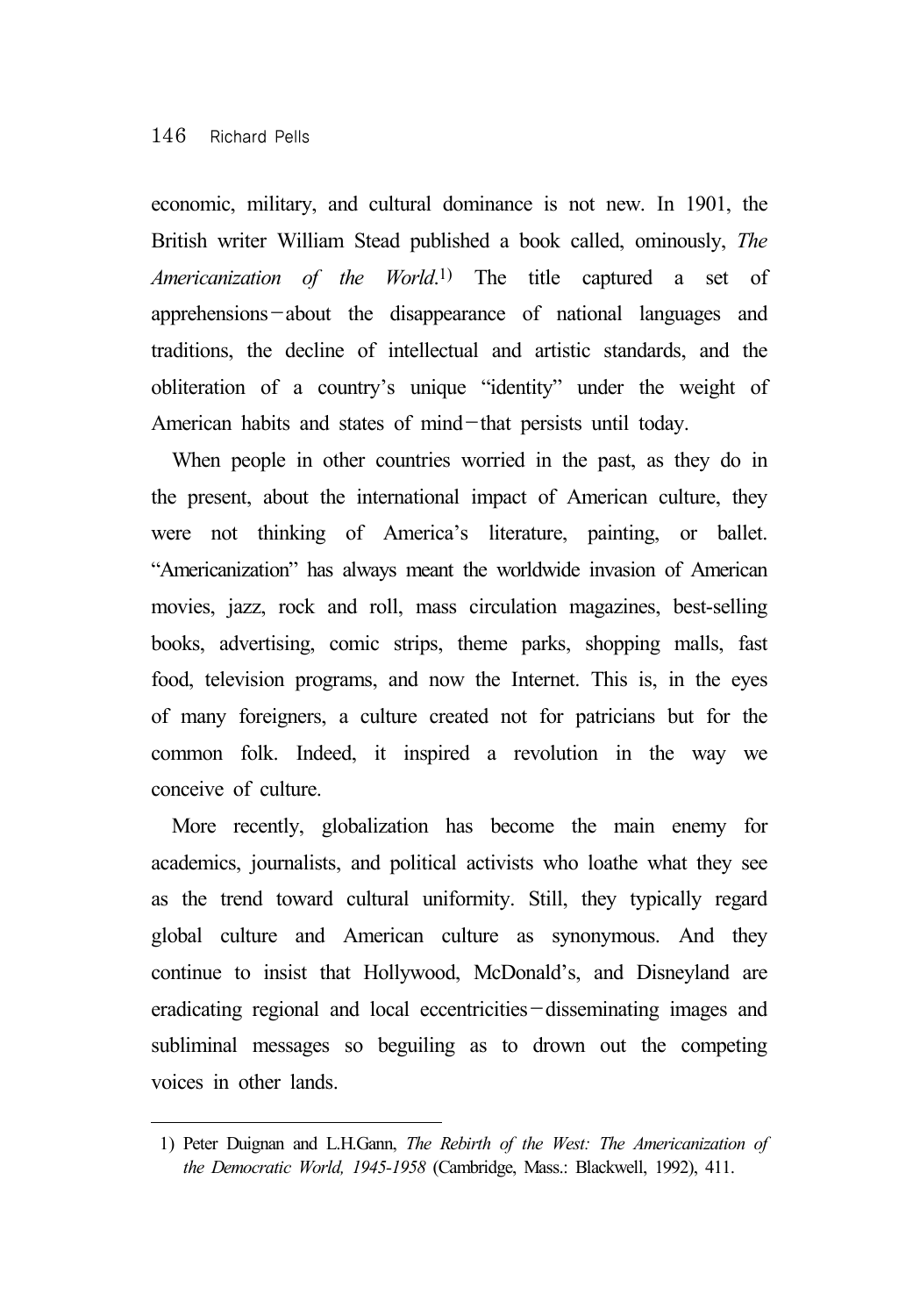Despite these allegations, the cultural relationship between the United States and the world over the past 100 years has never been one-sided. On the contrary, the United States was, and continues to be, as much a consumer of foreign intellectual and artistic influences as it has been a shaper of the world's entertainment and tastes. What I want to emphasize, therefore, is how *reciprocal* America's cultural connections with other countries really are.

That is not an argument with which many foreigners (or even many Americans) would readily agree. The clichés about American's cultural "imperialism" make it difficult for most people to recognize that modern global culture is hardly a monolithic entity foisted on the world by the American media. Neither is it easy for critics of Microsoft or Time Warner to acknowledge that the conception of a harmonious and distinctively American culture-encircling the globe, implanting its values in foreign minds-has always been a myth.

Nevertheless, the United States has been a recipient as much as an exporter of global culture. Indeed, immigrants from Europe, Asia, Latin America, and increasingly the Middle East, as well as African-Americans and the thousands of refugee scholars and artists who fled Hitler in the 1930s, have played a crucial role in the development of American science, literature, movies, music, painting, architecture, fashion, and food. In fact, it was Hitler's destruction of the German and Central European intellectual community, a community composed largely of Jews, that accounted for the shift in the cultural balance of power from Europe to the United States during and after World War II.

It is precisely these foreign influences that have made America's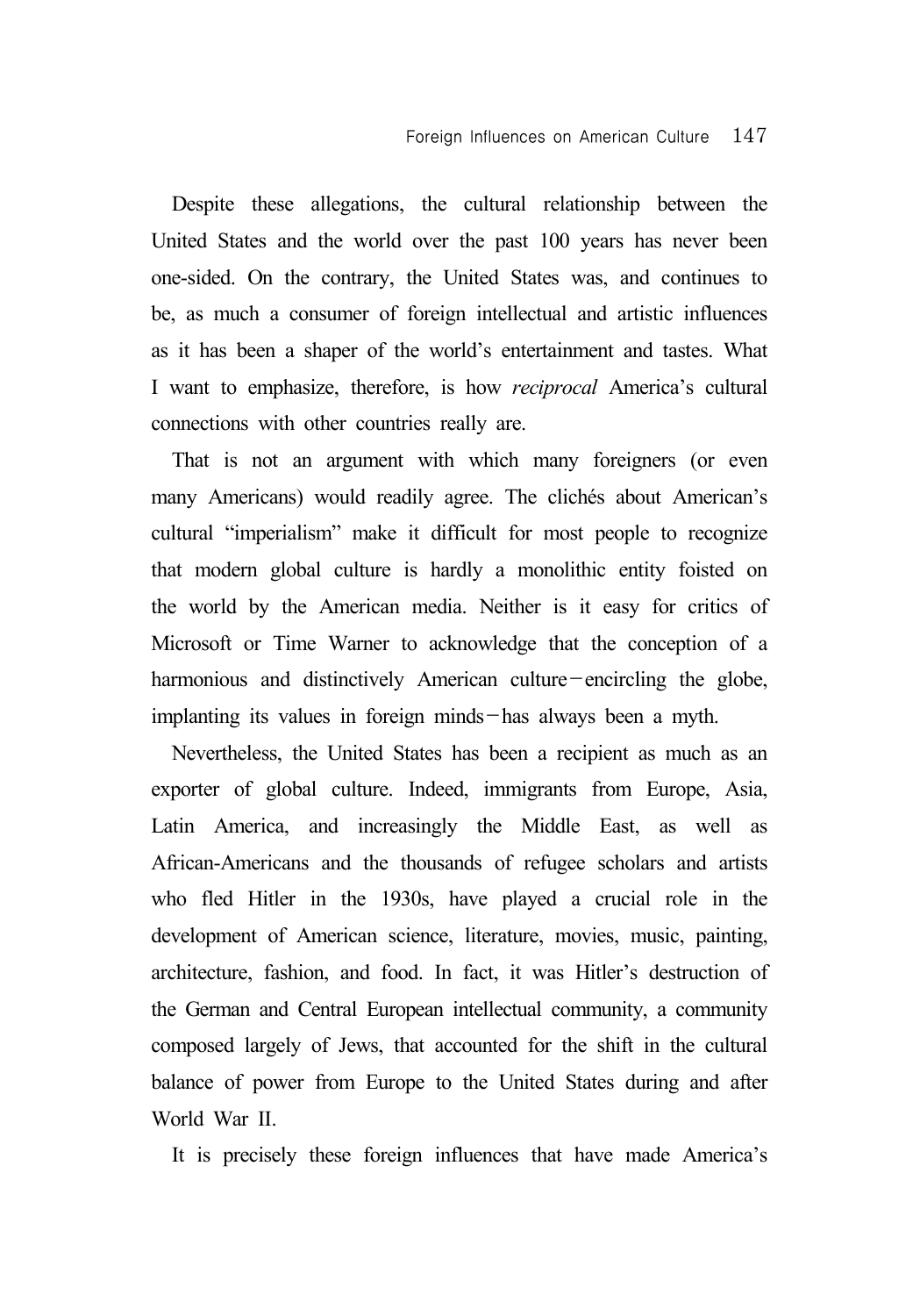culture so popular for so long in so many places. American culture spread throughout the world because it has habitually drawn on foreign styles and ideas. Americans have then reassembled and repackaged the cultural products they received from abroad, and retransmitted them to the rest of the planet. In effect, Americans have specialized in selling the fantasies and folklore of other people back to them. This is why a global mass culture has come to be identified, however simplistically, with the United States.

There are other reasons, of course, for the international popularity of American culture. Certainly, the ability of America's media conglomerates to control the production and distribution of their products has been a major stimulus for the worldwide spread of American entertainment.

Moreover, the emergence of English<sup>2)</sup> as a global language has been essential to the acceptance of American culture. One billion people on the planet, at the beginning of the 21st century, speak some form of English. People who have learned English as a foreign language now outnumber those who are native speakers.

Yet more significant than its diffusion around the world is the effectiveness of English (unlike German, Russian, Chinese, or even French and Italian) as a language of mass communications. Its simpler structure and grammar along with its tendency to use shorter, less abstract words and more concise sentences are all advantageous for the composers of song lyrics, ad slogans, cartoon captions, newspaper headlines, and movie and TV dialogue. English is thus a language

<sup>2)</sup> Peter Lev, *The Euro-American Cinema* (Austin: University of Texas Press, 1993), 75.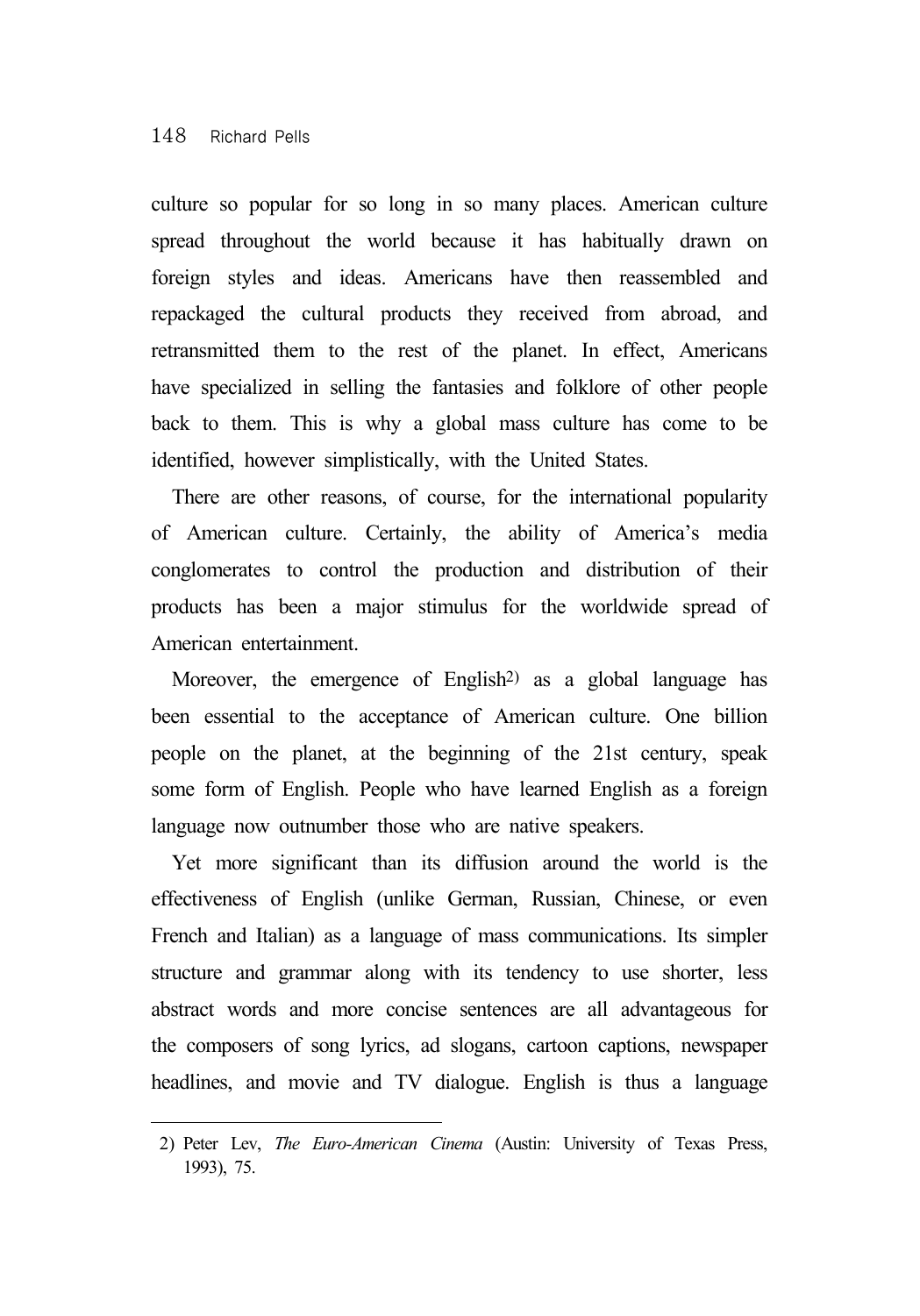exceptionally well-suited to the demands of American mass culture.

Another factor contributing to the globalization<sup>3)</sup> of American culture is the size of the American audience. From the 1920s on, America's artists and entertainers have benefited from a huge domestic market. This market has provided an economic cushion for the producers of American mass culture, a cushion unavailable in many other countries. The possibility that American filmmakers and television executives could retrieve most of their production costs and make a profit within the borders of the United States in turn encouraged them to spend more money on stars, sets, special effects, location-shooting, and merchandising-the very ingredients that attract international audiences as well.

But the power of American capitalism, the worldwide familiarity with English, and the economic advantages of a large home market do not by themselves account for America's cultural ascendancy. American entertainment has always been more cosmopolitan than "imperialistic." It is this cosmopolitanism that helped make America's mass culture4) a global phenomenon.

In short, the familiar artifacts of American culture may not be all that "American." Americans, after all, did not invent fast food, amusement parks, shopping malls, or the movies. Before the Big Mac, there were fish-and-chips, worst stands, and pizzas. Before Disneyland there was Copenhagen's Tivoli Gardens (which Walt Disney used as a

<sup>3)</sup> William Read, *America's Mass Media Merchants* (Baltimore: Johns Hopkins University Press, 1976), 178.

<sup>4)</sup> Miles Orvell, "Understanding Disneyland: American Mass Culture and the European Gaze," in Kroes et al., eds., *Cultural Transmissions and Receptions*, 249-51.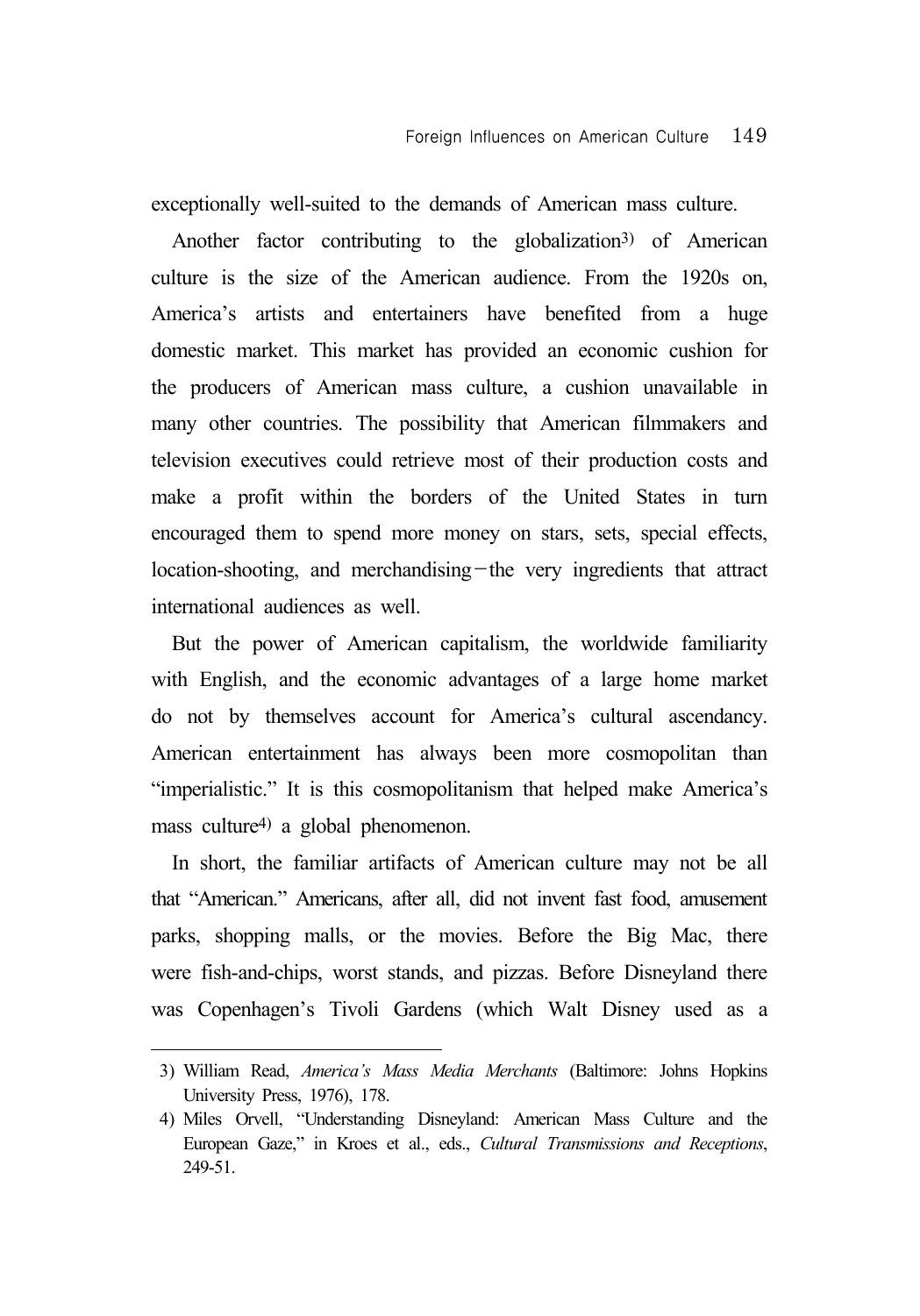## 150 Richard Pells

prototype for his first theme park in Anaheim, a model later re-exported to Tokyo5) and Paris). Before American-style malls there were pedestrian arcades in most European cities and covered bazaars in cities and towns throughout the Middle East and Asia. Indeed, one of the first European-style shopping areas in the United States was constructed in Kansas City in the 1920s; it was called "The Plaza" because the developer admired the architecture of Seville. The first indoor American malls were designed after World War II by an Austrian émigré, Victor Gruen,<sup>6)</sup> who wanted to create planned shopping and residential communities modeled on Vienna's famous Ringstrasse. And in the first two decades of the  $20<sup>th</sup>$  century, until World War I, France and Italy dominated the international (as well as the American) film market.

Nor can the roots of American popular culture be traced only to native entertainers like P.T. Barnum or Buffalo Bill. Its origins lay as well in the European modernist assault, in the opening years of the  $20<sup>th</sup>$  century, on 19<sup>th</sup>-century literature, music, painting, and architectureparticularly in the modernists' refusal to honor the traditional boundaries between high and low culture. Modernism in the arts was improvisational, eclectic, and irreverent. These traits have also been characteristic of, but not peculiar to, mass culture.

The hallmark of 19<sup>th</sup>-century culture was its insistence on defending the purity of literature, classical music, and representational painting against the intrusions of folklore and popular amusements. No one

<sup>5)</sup> James Sterngold, "Tokyo's Magic Kingdom Outshines Its Role Model," *New York Times* (March 7, 1994), C7.

<sup>6)</sup> James Twitchell, *Lead Us into Temptation: The Triumph of American Materialism* (New York: Columbia University Press, 1999), 259.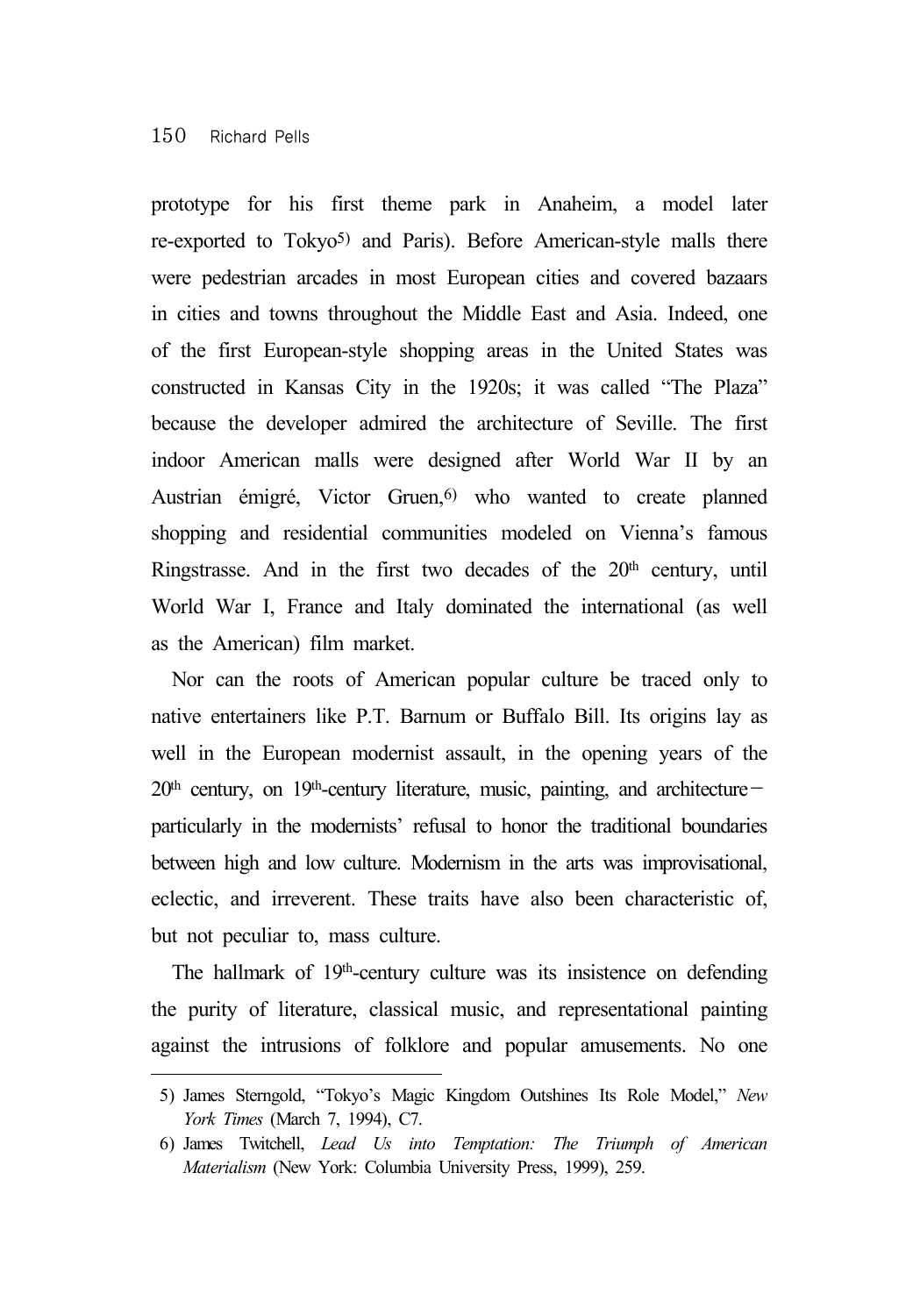confused Tolstoy with dime novels, opera with Wild West Shows, the Louvre with Coney Island. High culture was supposed to be educational, contemplative and uplifting-a way of preserving the best in human "civilization"

These beliefs didn't mean that a Dickens never indulged in melodrama or that Brahms disdained the use of popular songs. Nor did Chinese or Japanese authors and painters refuse to draw on oral or folkloric traditions. But the 19th-century barriers between high and low culture were resolutely, if imperfectly, maintained.

The artists of the early 20<sup>th</sup> century shattered what seemed to them the artificial demarcation between different cultural forms. They also questioned the notion that culture was primarily a means of intellectual or moral improvement. They did so by valuing style and craftsmanship over philosophy, religion, or ideology. Hence, they deliberately called attention to language in their novels, to optics in their paintings, to the materials in and function of their architecture, to the structure of music instead of its melodies.

And they wanted to shock their audiences. Which they succeeded in doing. Modern painting and literature-with its emphasis on visually distorted nudes, overt sexuality, and meditations on violence was attacked for being degrading and obscene, and for appealing to the baser instincts of humanity in much the same way that critics would later denounce the vulgarity of popular culture.

Although modernism assaulted the conventions of  $19<sup>th</sup>$  century high culture in Europe and Asia, it inadvertently accelerated the growth of mass culture in the United States. Indeed, Americans were already receptive to the blurring of cultural boundaries. In the 19<sup>th</sup> century,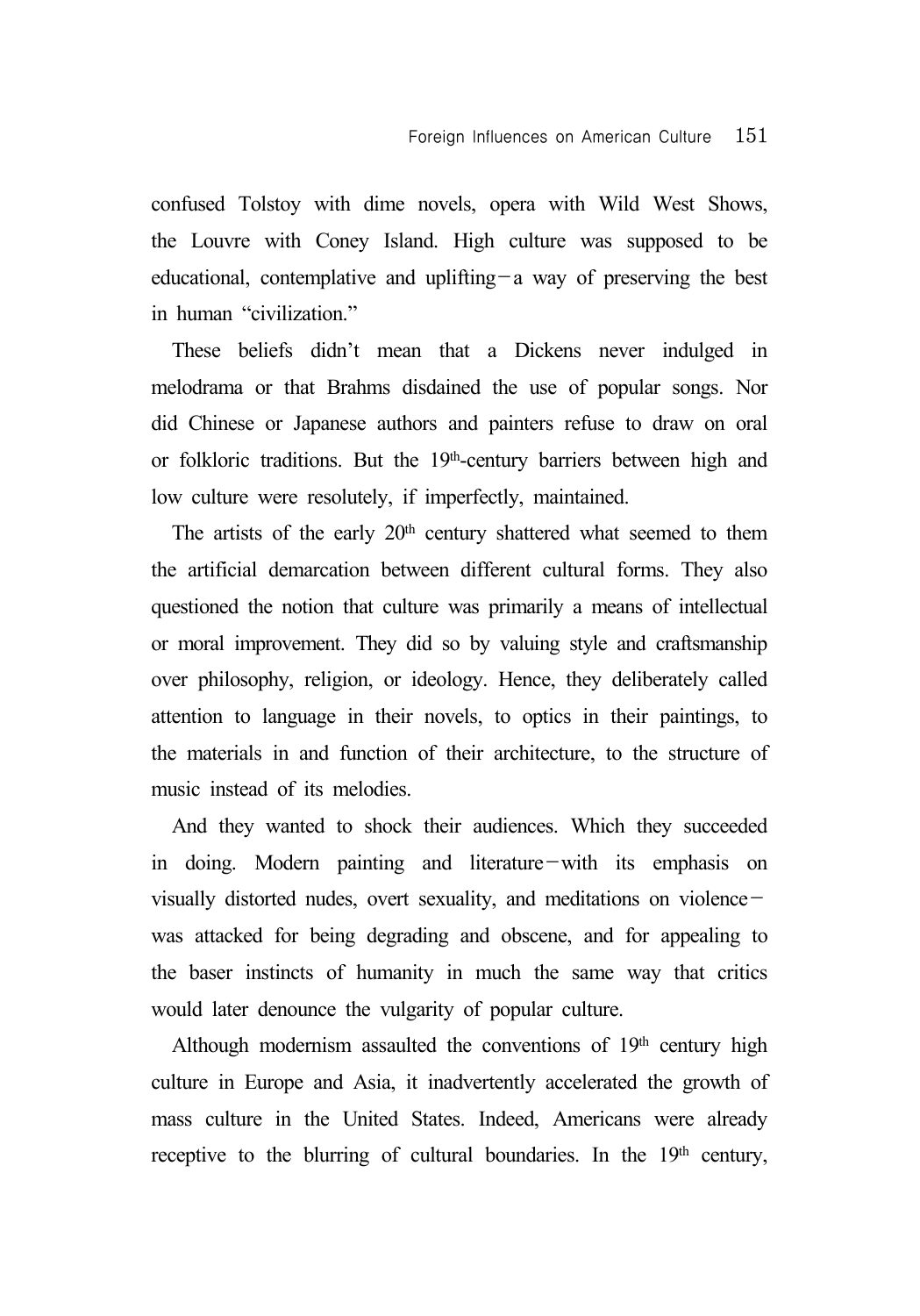symphony orchestras in the United States often included band music in their programs, while opera singers were asked to perform both Mozart and Stephen Foster,

So, for Americans in the  $20<sup>th</sup>$  century, Surrealism, with its dreamlike associations, easily lent itself to the wordplay and psychological symbolism of advertising, cartoons, and theme parks. Dadaism ridiculed the snobbery of elite cultural institutions, and reinforced instead an already-existing appetite (especially among the immigrant audiences in America) for "low-class," disreputable, movies and vaudeville<sup>7)</sup> shows. Stravinsky's experiments with atonal (and thus unconventional and unmelodic) music validated the rhythmic innovations of jazz.8) Writers like Ernest Hemingway and John Dos Passos, detesting the rhetorical embellishments of 19<sup>th</sup>-century prose and fascinated by the stylistic innovations of Joyce and Proust (among other European masters), invented a terse and hard-boiled language, devoted to reproducing as authentically as possible the elemental qualities of personal experience. This laconic style became a model for modern journalism, detective fiction, and movie dialogue.

All of these trends provided the foundations for a genuinely new culture. But the new culture turned out to be neither modernist nor European. Instead, America transformed what was still an avant-garde and somewhat parochial project, appealing largely to the young and

<sup>7)</sup> Martin Laforse and James Drake, *Popular Culture and American Life: Selected Topics in the Study of American Popular Culture* (Chicago: Nelson-Hall, 1981), 128.

<sup>8)</sup> Berndt Ostendorf, "Ralph Waldo Ellison: Anthropology, Modernism, and Jazz," in *New Essays on Invisible Man*, ed. Robert O'Meally (New York: Cambridge University Press, 1988), 112-13.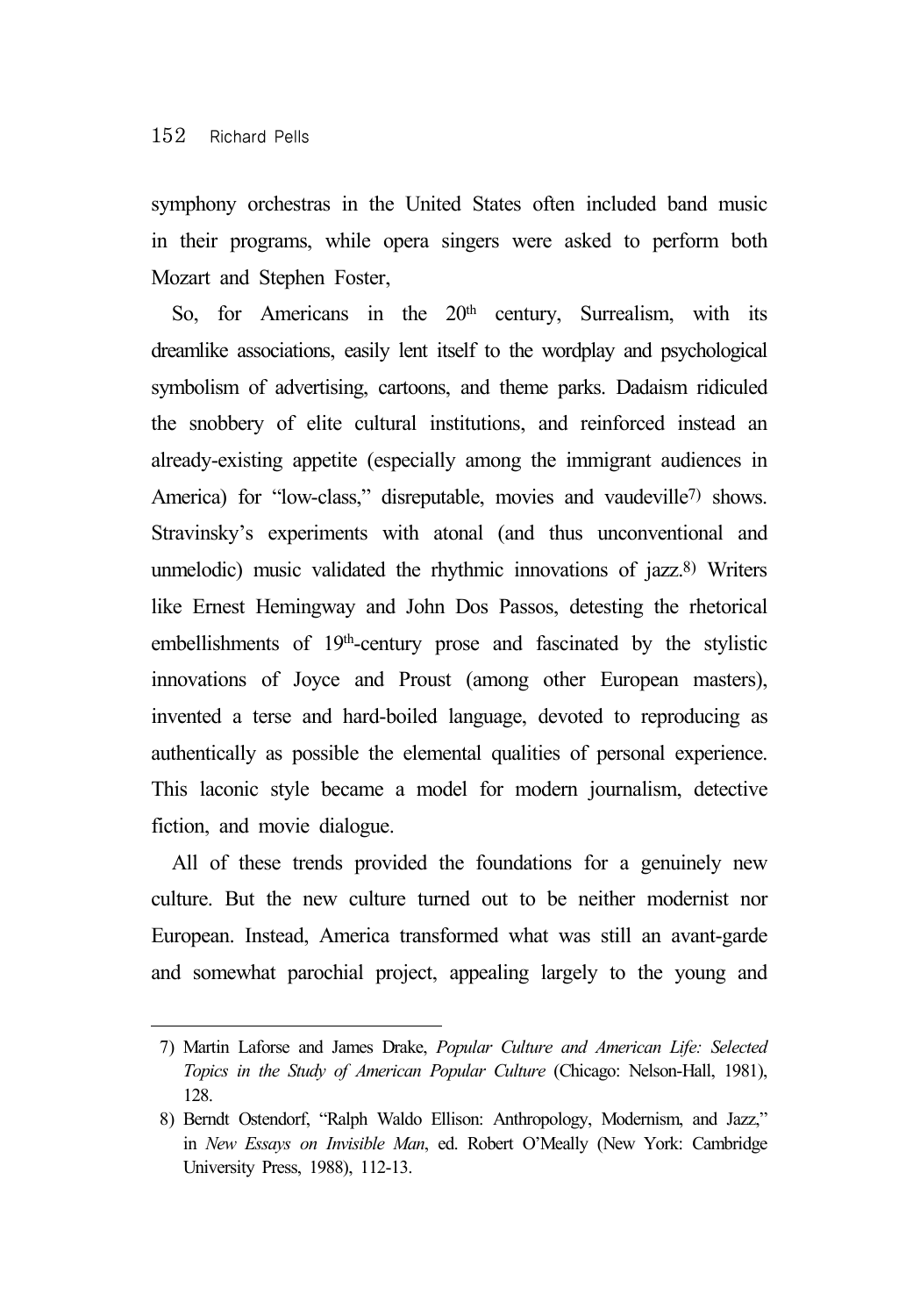the rebellious in Western society, into a global enterprise.

This cultural metamorphosis is striking in literature. Hemingway, Dos Passos, and William Faulkner may have been captivated in the 1920s by European modernism. But the raw power of their prose and their ability to dramatize the sensation of living in a world of absurdity in turn became enormously popular with Italian novelists and literary critics in the 1930s who were disgusted with Mussolini's bombast, and with writers like Jean-Paul Sartre and Albert Camus after World War II who wanted to puncture the bourgeois stuffiness of French life. Thus, American literature, initially molded by European ideas, became a template for world literature in the second half of the 20<sup>th</sup> century.

The propensity of Americans to borrow and alter modernist ideas, and transform them into a global culture, is even more visible in the commercial uses of modern architecture. The European Bauhaus movement<sup>9)</sup>-intended in the 1920s as a socialist experiment in working-class housing-eventually provided the theories and techniques for the construction of commercial skyscrapers and vacation homes in the United States. But these now-"Americanized" architectural ideas were then sent back to Europe after World War II as a model for the reconstruction of bombed-out cities like Rotterdam, Cologne, and Frankfurt. Thus, the United States converted what had once been a distinctive, if localized, rebellion by Dutch and German architects into a generic "international style." Similarly, the American abstract expressionists of the 1940s were heavily influenced by European

<sup>9)</sup> Margret Kentgens-Craig, The Bauhaus and America: First Contacts, 1919-1936 (Cambridge: MIT Press, 1999), ⅹⅵ.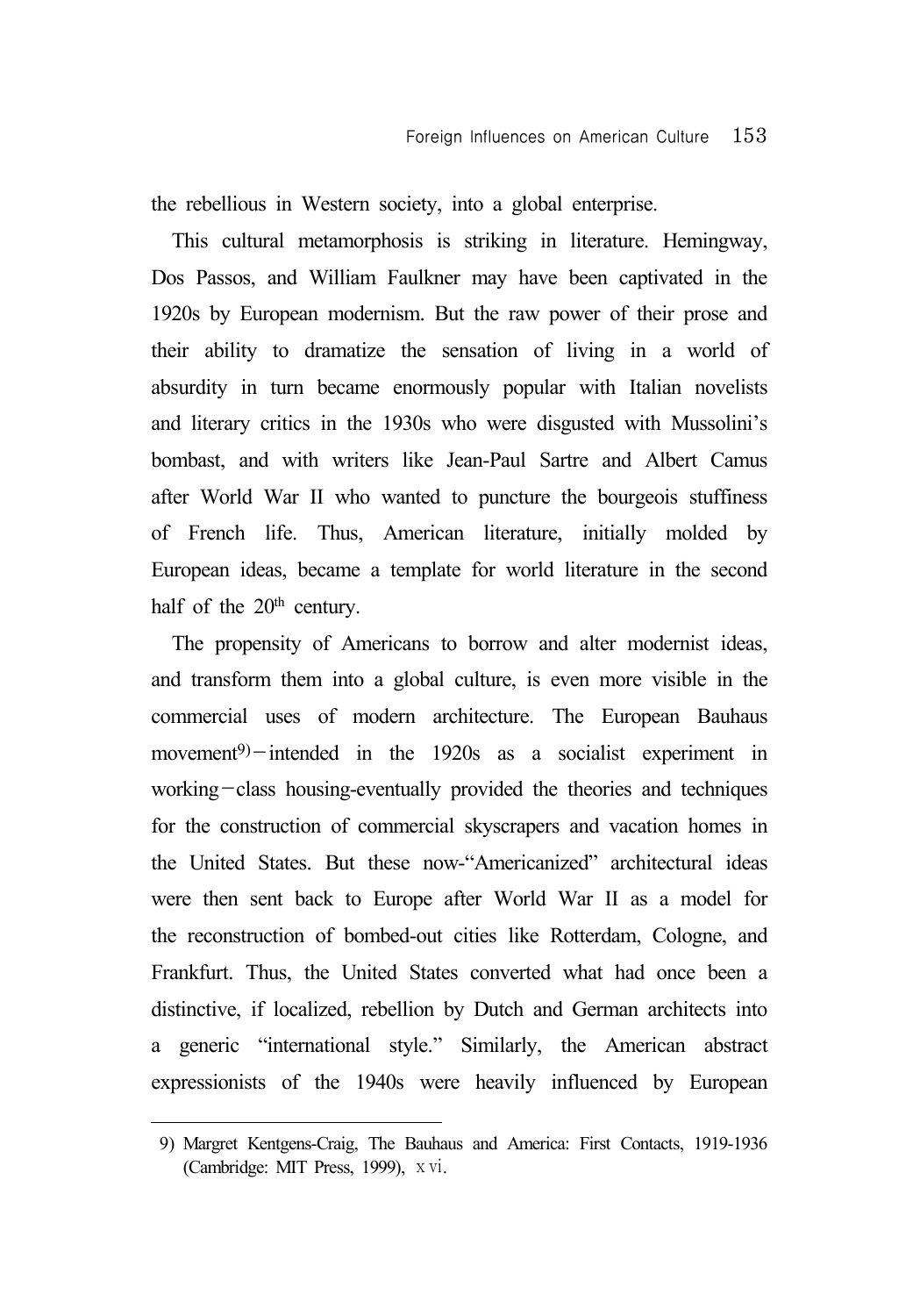refugee<sup>10)</sup> painters, sculptors, and art dealers, yet their work becameat least for a time-the world's most dominant form of art.

But it is in popular culture that America's embrace and reshaping of foreign influences can best be seen. The American audience is not only large; because of the influx of immigrants and refugees, it is also international in its complexion. The heterogeneity of America's population-its regional, ethnic, religious, and racial diversity-forced the media, from the early years of the  $20<sup>th</sup>$  century, to experiment with messages, images, and story lines that had a broad multicultural appeal. The Hollywood studios, the mass-circulation magazines, and the television networks had to learn how to speak to a variety of groups and classes at home. This has given them the techniques to captivate an equally diverse audience abroad. The American domestic market has, in essence, been a laboratory, a place to develop cultural products that could then be adapted to the world market.

One important way that the American media succeeded in transcending internal social divisions, national borders, and language barriers was by mixing up cultural styles. American musicians and composers have followed the example of modernist artists like Picasso and Braque by intermingling elements from high and low culture, combining the sacred and the profane. Aaron Copland, George Gershwin,<sup>11)</sup> and Leonard Bernstein incorporated folk melodies, religious hymns, blues and gospel songs, and jazz into their symphonies, concertos, operas, and ballets. Bernstein's *West Side Story*,

<sup>10)</sup> Barbara Haskell, The American Century: Art and Culture, 1900-1950 (New York: Norton, 1999), 327.

<sup>11)</sup> William Hyland, *George Gershwin: A New Biography* (Westport, Conn.: Praeger, 2003), 79.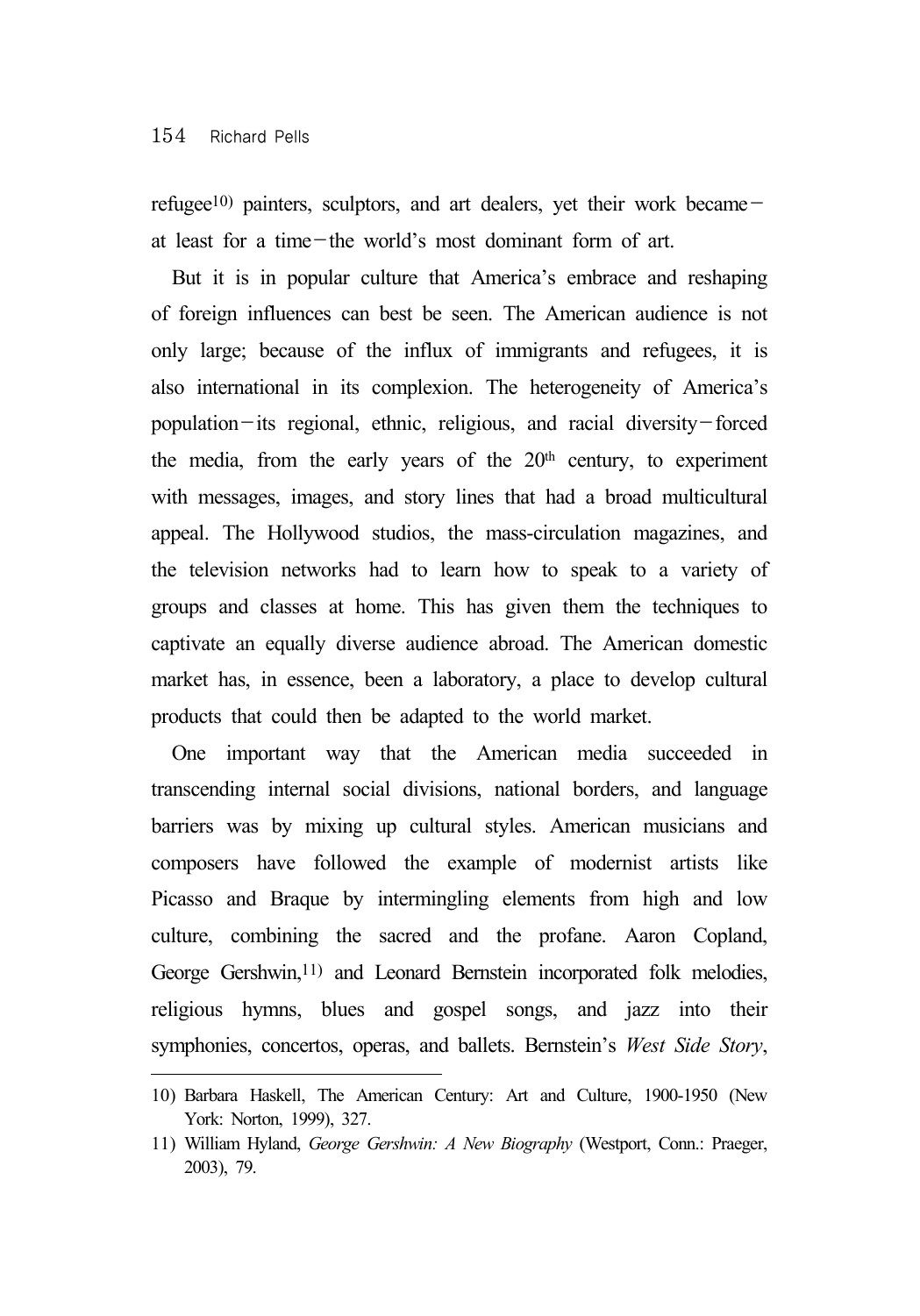for instance, transformed Shakespeare's *Romeo and Juliet* into a saga of juvenile gang warfare on the streets of New York, just as Alan Jay Lerner and Frederick Loewe converted Shaw's *Pygmalion* into *My Fair Lady*-perhaps the most commercially successful, and certainly the wittiest, of all American musical comedies. Similarly, Walt Disney drew on European folk tales as well as on classical music in his cartoons (especially in *Fantasia*), giving his films an "international" veneer. Even an art as quintessentially American as jazz evolved during the  $20<sup>th</sup>$  century into an amalgam<sup>12</sup> of African, Caribbean, Latin American, and modernist European music. It is this blending of forms in America's mass culture that has enhanced its appeal to multi-ethnic domestic and international audiences by reflecting their varied experiences and tastes.

Nowhere are these foreign influences more unmistakable than in the American movie industry. If movies have been the most important source both of art and entertainment in the  $20<sup>th</sup>$  century, then Hollywood-for better or worse-became the cultural capital of the modern world. But it was never an exclusively American capital. Like past cultural centers-Florence, Paris, Vienna, Berlin-Hollywood has functioned as an international community, built by immigrant entrepreneurs, and drawing on the talents of actors, directors, writers, cinematographers, editors, costume and set designers, from all over the world.13) For example, most of the film scores for the Hollywood

<sup>12)</sup> Ted Gioia, *The Imperfect Art: Reflections on Jazz and Modern Culture* (New York: Oxford University Press, 1988), 35.

<sup>13)</sup> Tino Balio, "The Art Film Market in the New Hollywood," in *Hollywood and Europe: Economics, Culture, National Identity*, 1945-95, ed. Geoffrey Nowell-Smith and Steven Ricci (London: British Film Institute, 1998), 65.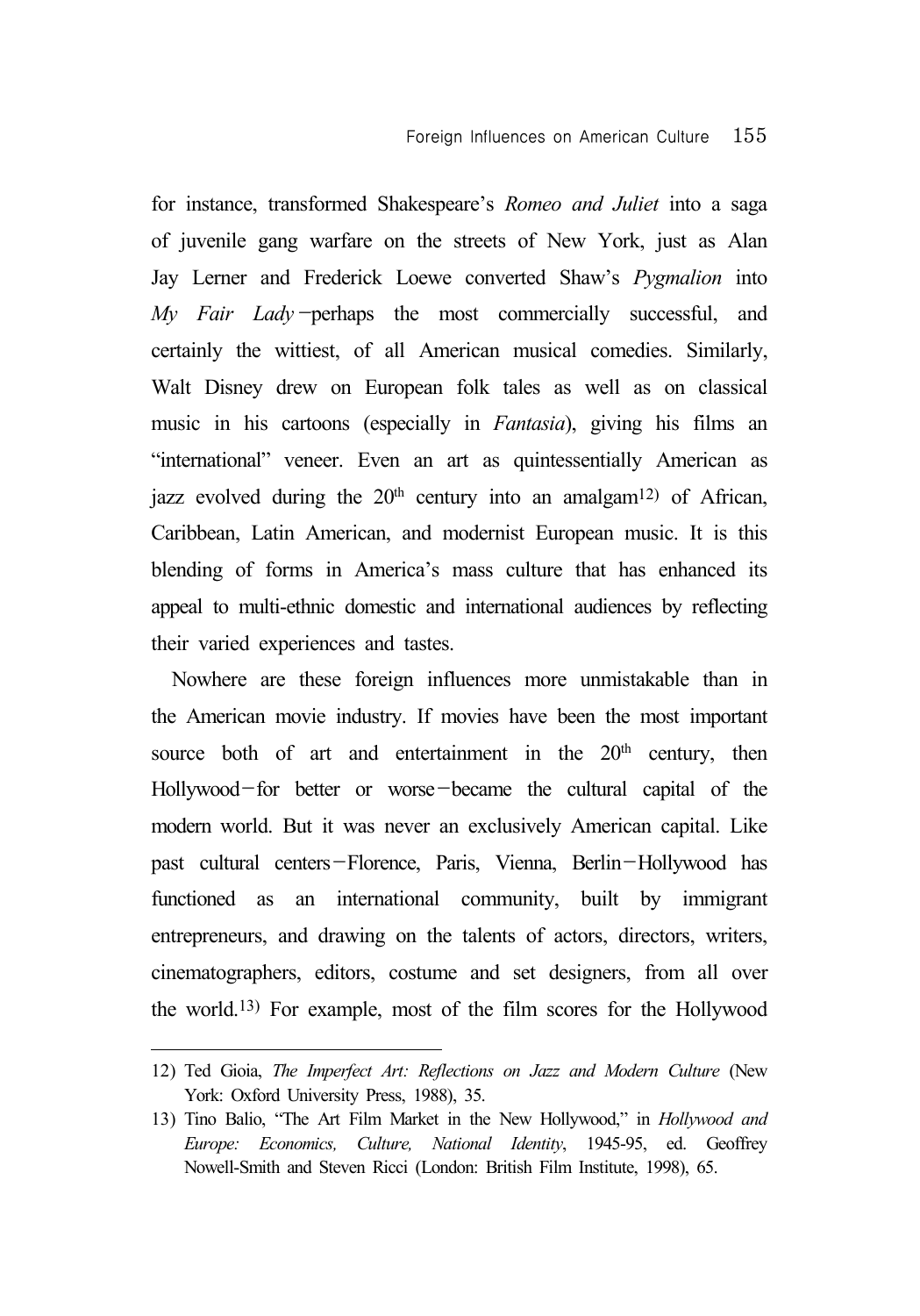movies of the 1930s and 1940s were composed by refugees from Europe and the Soviet Union: men like Erich Wolfgang Korngold, Miklos Rozsa, Dimiti Tiomkin, and Max Steiner (who was responsible for the scores of both *Gone with the Wind* and *Casablanca*). And one of first American movie stars, after all, was Charlie Chaplin, whose comic skills were honed in British music halls.

Moreover, during much of the 20<sup>th</sup> century, American moviemakers thought of themselves as acolytes, entranced by the superior works of foreign directors. In the 1920s, few American directors could gain admittance to a European pantheon that included Sergei Eisenstein, F.W. Murnau, G.W. Papst, Fritz Lang, and Carl Dreyer. The postwar years, from the 1940s to the mid-1960s, were once again a golden age of filmmaking in Britain, Sweden, France, Italy, Japan,14) and India. An extraordinary generation of foreign directors-Ingmar Bergman, Federico Fellini, Michelangelo Antonioni, François Truffaut, Jean-Luc Godard, Akira Kurosawa, and Satyajit Ray-became the world's most celebrated *auteurs*.

Of course, the French directors learned much of their craft by watching and analyzing Hollywood Westerns and gangster movies, copying the American tough-guy style in films like Godard's *Breathless* and Truffaut's *Shoot the Piano Player*. Nevertheless, it is one of the paradoxes of the postwar European and Asian cinema that its greatest success was in spawning American imitations-another

<sup>14)</sup> Koichi Iwabuchi, "From Western Gaze to Global Gaze: Japanese Cultural Presence in Asia," in *Global Culture: Media, Arts, Policy, and Globalization*, ed. Diana Crane, Nobuko Kawashima, and Ken'ichi Kawasaki (New York: Routledge, 2002), 268.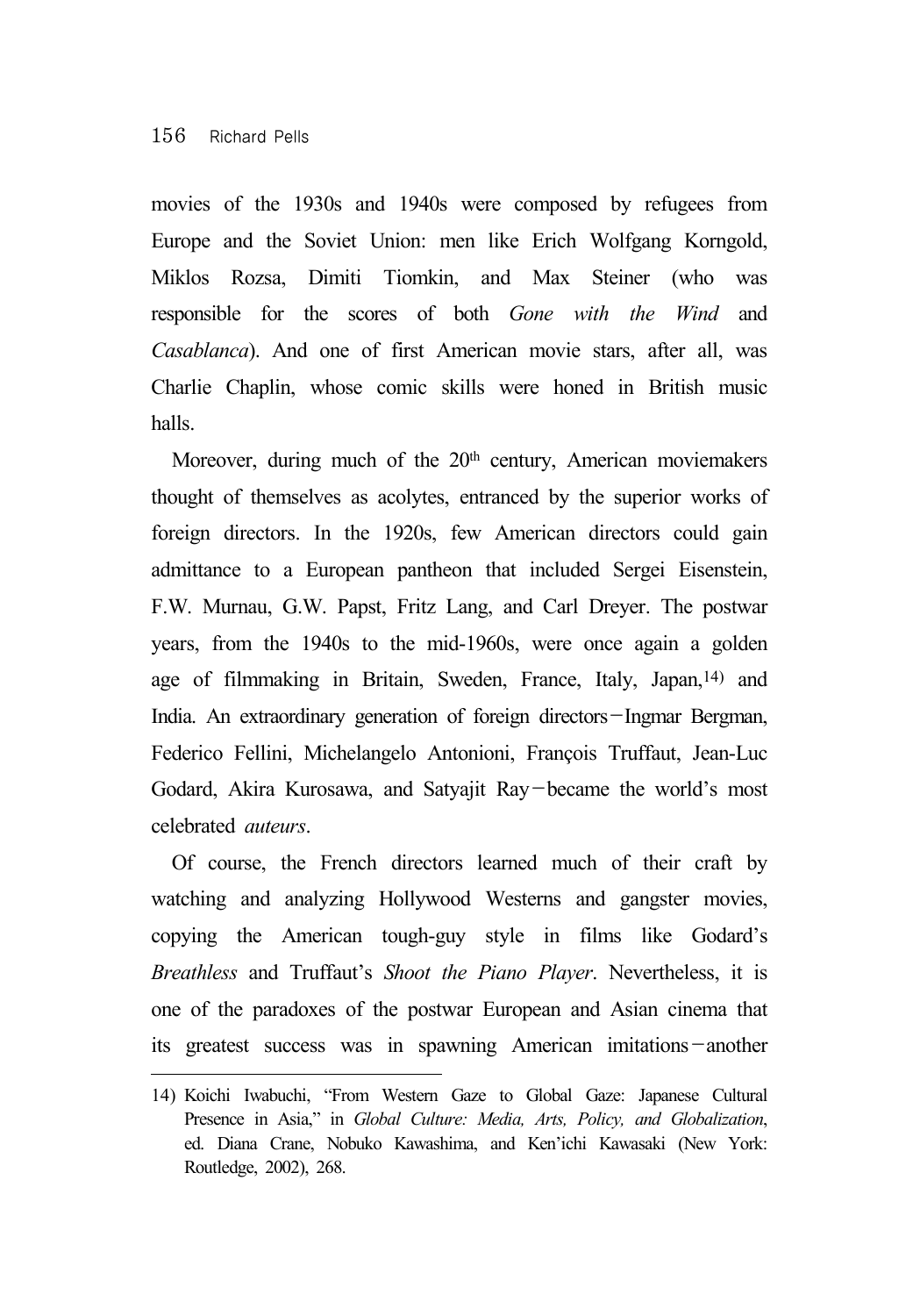example of how these cultural transmissions and influences resemble a hall of mirrors.

After the release in 1967 of *Bonnie and Clyde* (originally to have been directed by Truffaut or Godard), the newest geniuses-Francis Ford Coppola, Martin Scorsese,15) Robert Altman, Steven Spielberg, Woody Allen<sup>16</sup>)-were American. The Americans may have owed their improvisational methods, their quick cuts and disorienting camera shots, their blend of comedy and violence, their autobiographical preoccupations, and their ambiguous or distinctly unhappy endings largely to Italian neo-Realism and the French New Wave. But who in any country needed to see another *La Dolce Vita* when you could now enjoy *Nashville*? Why try to decipher *Jules and Jim* or *L'Avventura* when you could savor *Annie Hall* or *The Godfather*? Wasn't it conceivable that *The Seven Samurai* might not be as powerful or as disturbing a movie as *The Wild Bunch*?

It turned out that foreign filmmakers had been too influential for their own good. The Americans used the techniques they absorbed from the European and Asian *auteurs* to revolutionize the American cinema, so that after 1960s and 1970s it became harder for any other continent's film industry to match the worldwide popularity of American movies. Indeed, many of the most intriguing and idiosyncratic American films of the past 15 years-*The Usual Suspects*, *Pulp Fiction*, *Fargo*, *The Royal Tenenbaums*, *The Hours*, *Lost in Translation* are indebted to the "renaissance" in American filmmaking that took

<sup>15)</sup> Krin Grabbard, *Jammin' at the Margins: Jazz and the American Cinema* (Chicago: University of Chicago Press, 1996), 269.

<sup>16)</sup> Carl Boggs and Tom Pollard, *A World in Chaos: Crisis and the Rise of Postmodern Cinema* (Lanham, Md.: Rowman and Littlefield, 2003), 141.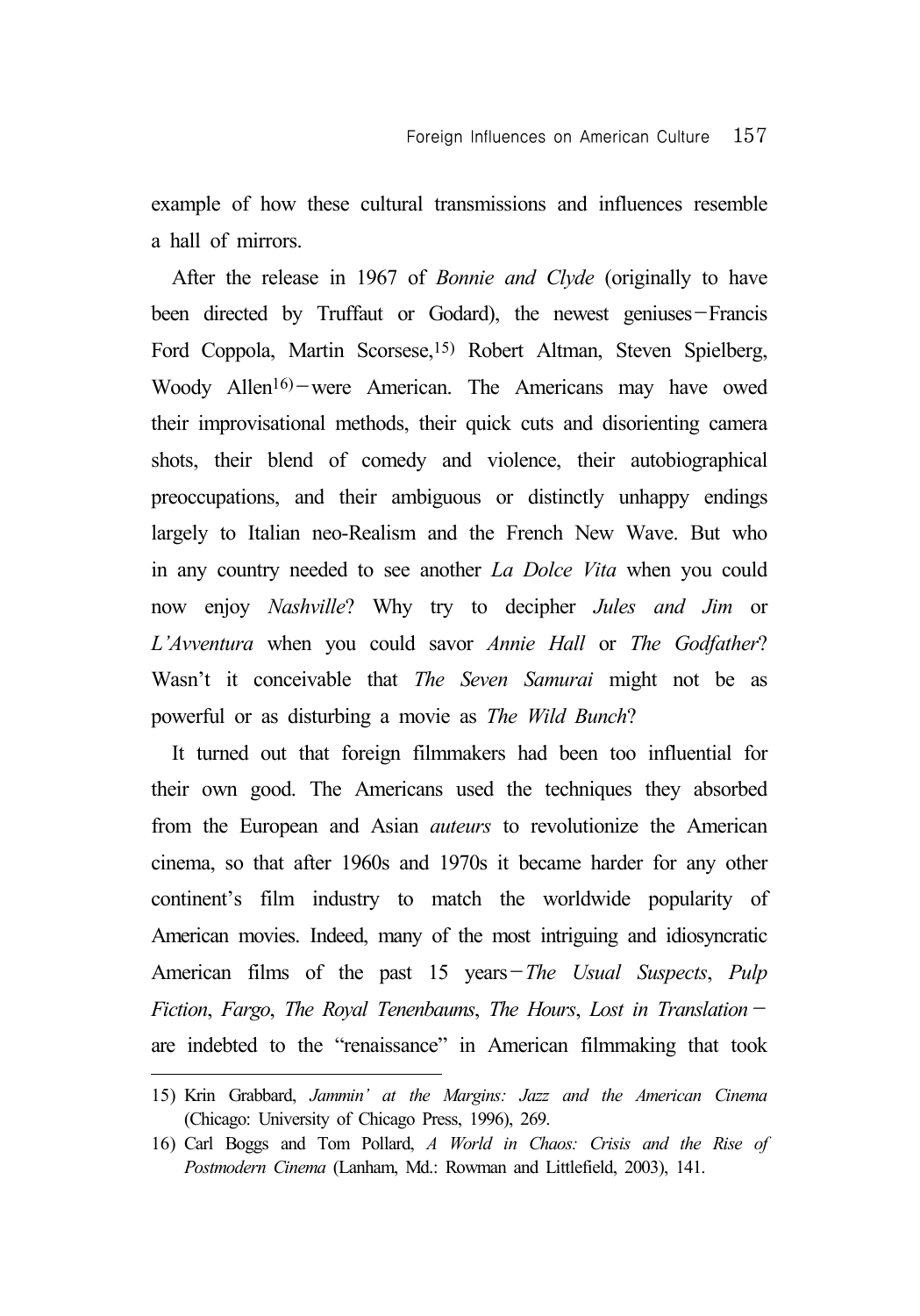## place 20 years earlier.

Still, American directors in every era have emulated foreign artists and filmmakers by paying close attention to the formal qualities of a movie, and to the need to tell a story visually. Early  $20<sup>th</sup>$ -century European painters wanted their viewers to recognize that they were looking at lines and color on a canvass rather than at a reproduction of the natural world. Similarly, many American films-from the multiple narrators in *Citizen Kane*, to the split screen portrait of how two lovers imagine their relationship in *Annie Hall*, to the flashbacks and flash-forwards in *Pulp Fiction*, to the roses blooming from the navel of Kevin Spacey's fantasy dream girl in *American Beauty* deliberately remind the audience that it is watching a carefully-crafted, highly stylized movie, not a play or a photographed version of reality. Thus, American filmmakers (in the movies as well as on MTV) have been willing to use the most sophisticated techniques of editing and camera work, much of it inspired by foreign directors, to create a modernist collage of images that captures the speed and seductiveness of life in the contemporary world.

Hollywood's addiction to modernist *visual* pyrotechnics is particularly evident in the *nonverbal* style of many of its contemporary performers. The tendency to mumble was not always in vogue. In the 1930s and 1940s, the sound and meaning of words were important not only in movies but also on records and the radio. Even though some homegrown stars, like John Wayne and Gary Cooper, were famously terse, audiences could at least hear and understand what they were saying. But the centrality of language in the films of the 1930s led more often to a dependence in Hollywood on British actors (like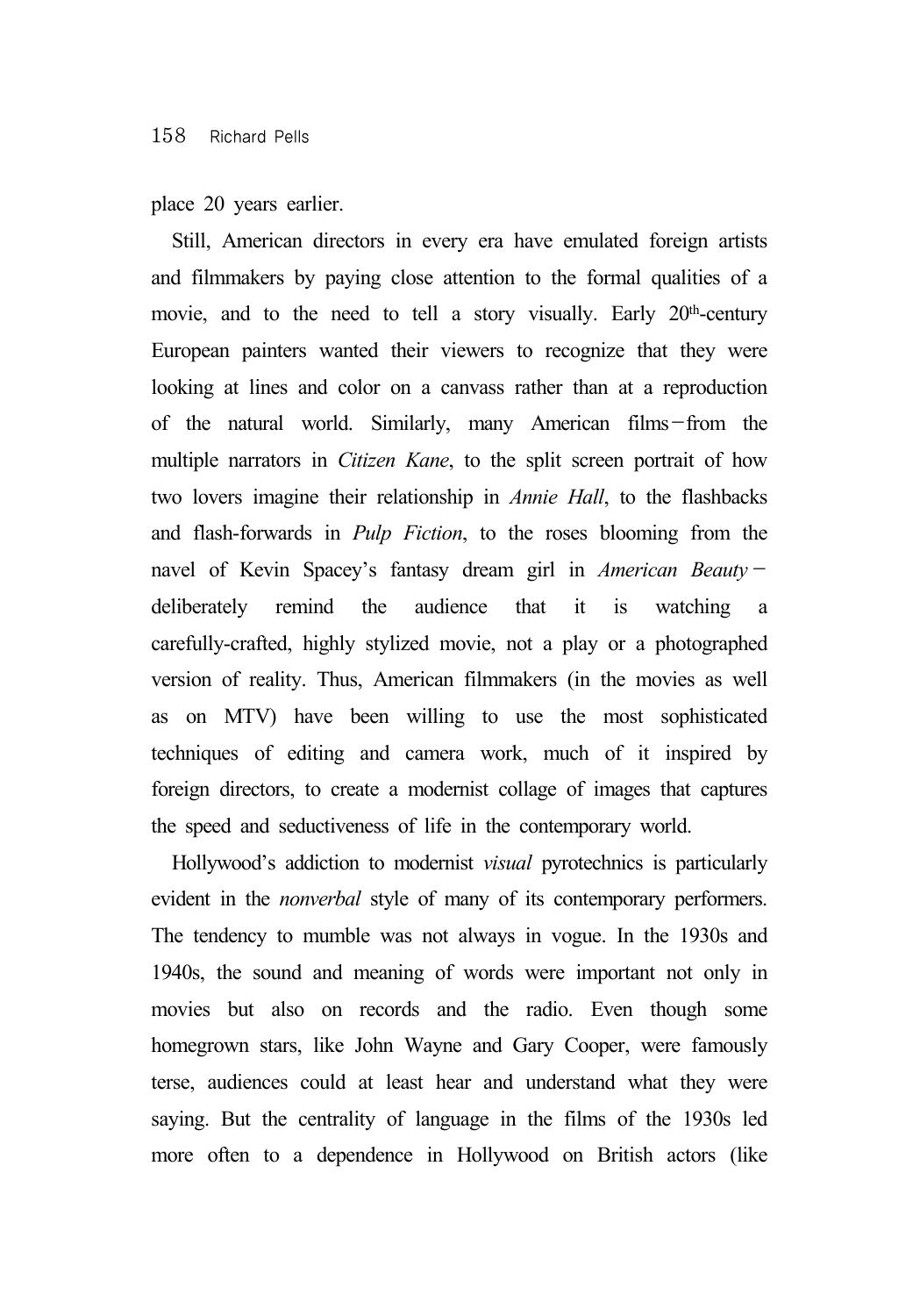Cary Grant) or on Americans who sounded vaguely British (like Katharine Hepburn and Bette Davis). It is illustrative of how important foreign (especially British) talent was to Hollywood that the two most famous Southern belles in American fiction and drama- Scarlett O'Hara and Blanche DuBois-were both played in the movies by Vivien Leigh.

Indeed, foreign voices of all types were in great demand. This is, in part, why Marlene Dietrich and Greta Garbo were such charismatic stars in the 1930s. And why-in one of the most famous Hollywood films, *Casablanca*-every actor except for Humphrey Bogart and Dooley Wilson (who played Sam the piano player) was an émigré or a refugee from Europe, including the Hungarian director Michael Curtiz.

But the verbal eloquence of pre-World War II acting, in the movies and the theater, disappeared after 1945. After Marlon Brando's revolutionary performance17) in *A Streetcar Named Desire*, on stage in 1947 and on screen in 1951, the model of American acting became a brooding, almost inarticulate, introspectiveness that one doesn't find in the glib and clever heroes or heroines of the screwball comedies and gangster films of the 1930s.

Brando was trained in the Method, an acting technique originally developed in Stanislavsky's18) Moscow Art theater in pre-revolutionary Russia, and then imported to New York by the members of the Group Theater during the 1930s. Where British actors, trained in Shakespeare,

<sup>17)</sup> Richard Schickel, *Intimate Strangers: The Culture of Celebrity in America* (Chicago: Ivan Dee, 2000), 102.

<sup>18)</sup> Sonia Moore, The Stanislavski System: The Professional Training of an Actor (New York: Penguin, 1984), 4, 9, 20, 27, 32.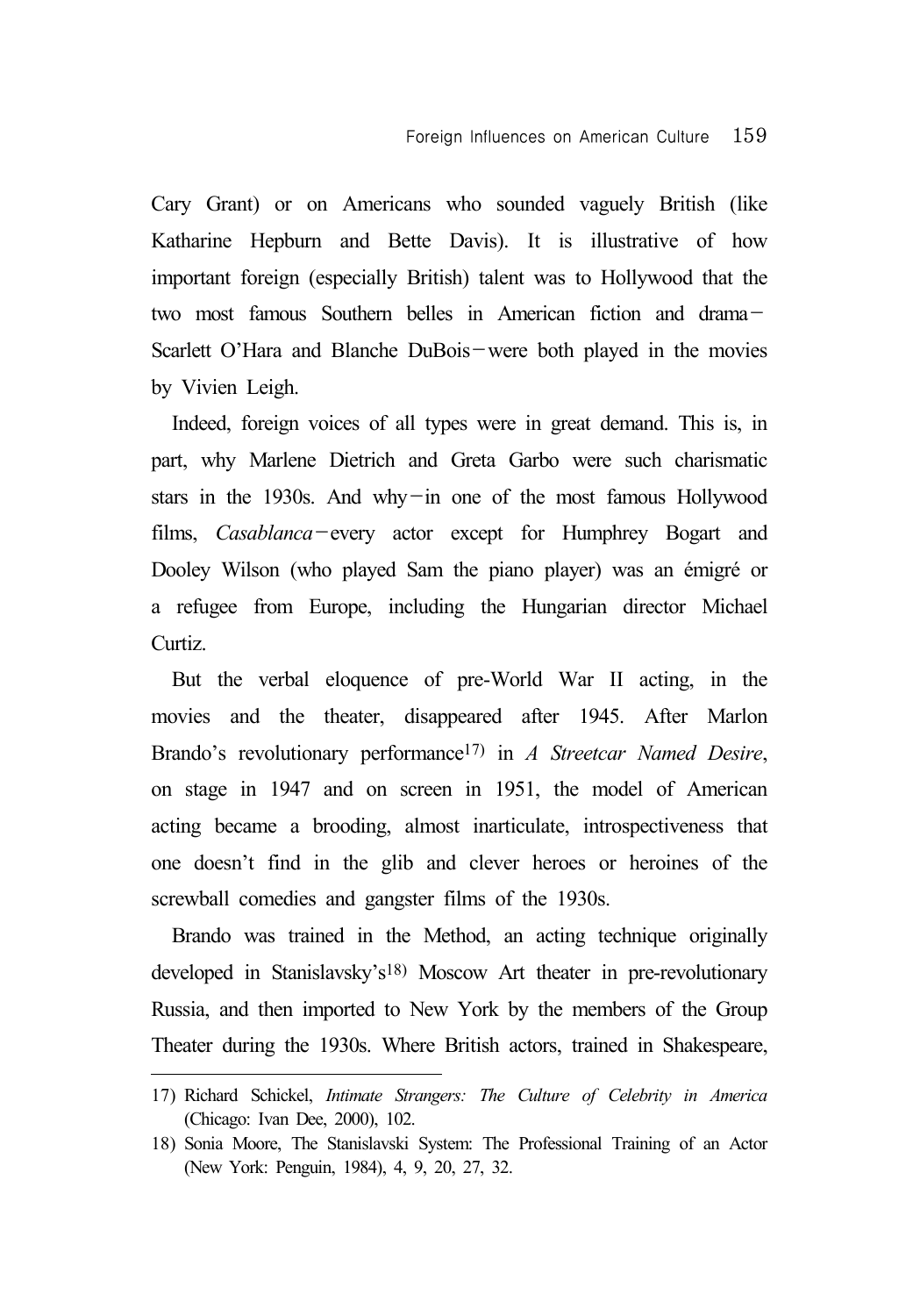#### 160 Richard Pells

were taught to subordinate their personalities to the role as written, the Method encouraged actors to improvise, to summon up childhood memories, and to explore their innermost feelings, often at the expense of what a playwright or screenwriter intended. Norman Mailer once said that Brando, in his pauses and his gazes into the middle distance, always seemed to be searching for a better line than the one the writer had composed. In effect, what Brando did, in the movies even more than on Broadway, was to lead a revolt-carried on by his successors and imitators, from James Dean to Warren Beatty to Robert De Niro to Meryl Streep-against the British school of acting with its reverence for the script and the written (and spoken) word.

Thus, since World War II, the emotional power of American acting lay more in what was not said, in the unearthing of passions that could not be communicated in words. The Method actor's reliance on physical mannerisms and even on silence in interpreting a role has been especially appropriate for a cinema that puts a premium on the inexpressible. Indeed, the influence of the Method, not only in the United States but also abroad (where it was reflected in the acting styles of Jean-Paul Belmondo, Marcello Mastroianni, and Albert Finney), is a classic example of how a foreign idea, originally intended for the stage, was adapted in postwar America to the movies, and then conveyed to the rest of the world as a paradigm for both cinematic and social behavior. More important, the Method's disregard for language permitted global audiences-even those not well-versed in English-to understand and appreciate what they were watching in American films.

Just as American filmmakers borrowed modernist ideas and practices,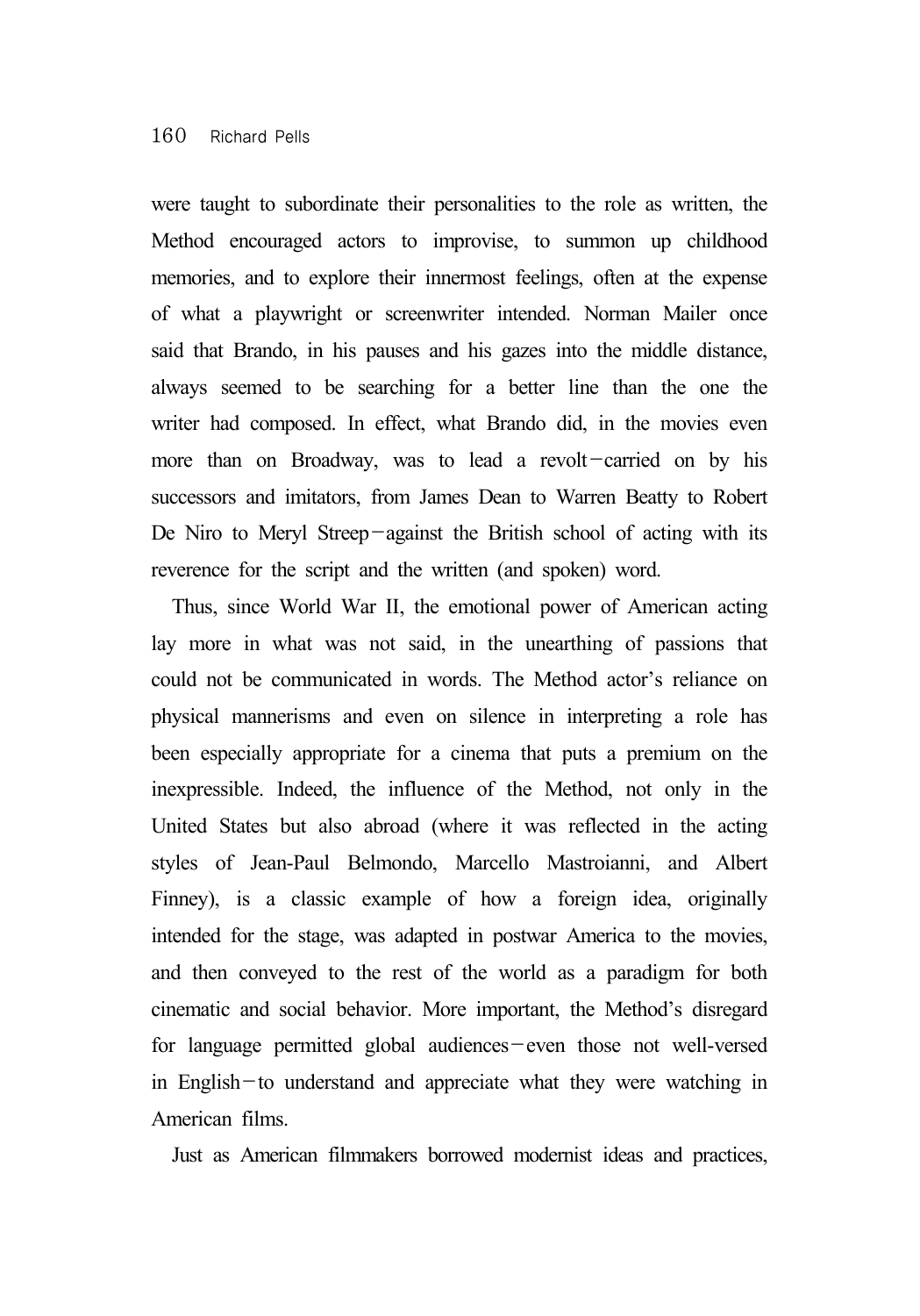and relied heavily on foreign talent, the notorious commercialism of Hollywood movies and of American popular culture in general is hardly peculiar to the United States. Picasso cared as much about the prices for his paintings, and Brecht about the number of people who came to his plays, as Louis B. Mayer did about the box office receipts for his movies and Walt Disney about the ratings of his television show or the profits at his theme parks.

On both sides of the Atlantic and Pacific, however, the hunger for a hit and the fear of commercial failure-and the effort therefore to establish an emotional connection with and enthrall an audience-have occasionally resulted in works that are original and provocative. No matter where they came from, the greatest directors-Charlie Chaplin,<sup>19)</sup> Orson Welles, Alfred Hitchcock, John Ford, Howard Hawks, Federico Fellini, François Truffaut, Francis Ford Coppola, Martin Scorsese, Steven Spielberg-have always recognized the intimate connection between art and entertainment. To quote Woody Allen, the American filmmaker who is supposed to have the most pronounced "European" sensibility: "The audience has a right, when they sit down, to be entertained. No matter how intelligent your message, no matter smart or wonderful [or] progressive your ideas are, if they are not entertaining they should not be in a movie."

In these instances, the requirements of the market and the urge to entertain have both served as stimulants for art. Hence, there may be no inherent contradiction between commerce and culture either in America or abroad. On the contrary, for the creators of high and

<sup>19)</sup> Louis Giannetti, *Masters of the American Cinema* (Englewood Cliffs, N.J.: Prentice-Hall, 1981), 79.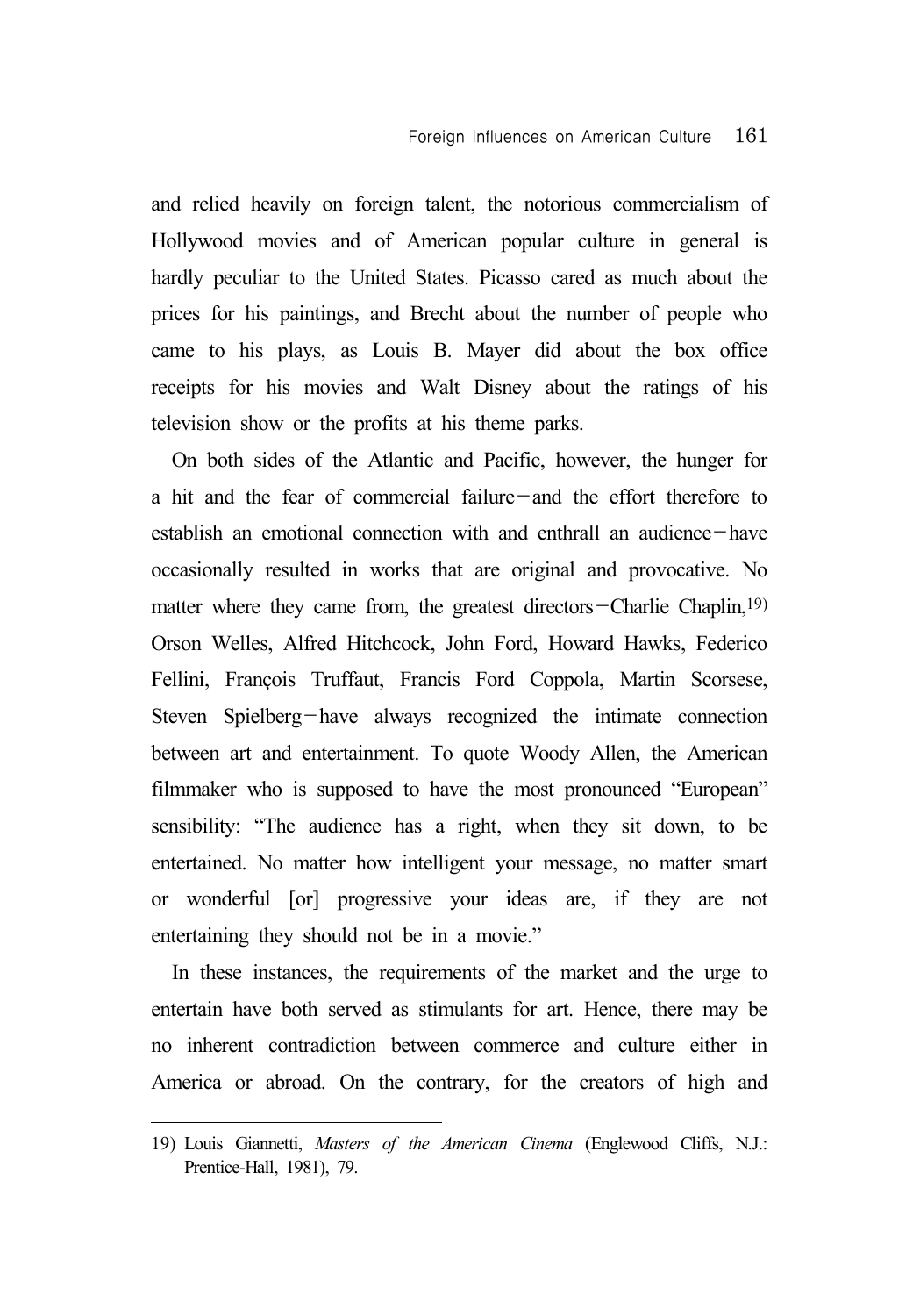mass culture alike, the relationship has often been symbiotic.

Yet many of the reasons for the global popularity of American movies also apply to the Indian film industry $(20)$  -which is, perhaps even more than Hollywood, the most productive and profitable center of moviemaking in the world. In fact, India releases between 800 and 900 films a year, compared to an average of 250 American movies released annually in the U.S. Like Hollywood, Bollywood (as the name suggests) was from the beginning a commercial venture, built without the dependence (as in Europe) on government subsidies, and nurtured by vertically integrated film companies that controlled the production and distribution of their movies. Moreover, Indian films (again like Hollywood) have the advantage of a huge domestic market whose box office receipts Indian movie companies consistently dominate. In addition, the Indian domestic audience is as divided $$ regionally, ethnically, and religiously-as is the pluralistic American audience, so that Indian filmmakers (like their American counterparts) have had to develop the images and story lines, as well as the stars, that will appeal across class, caste, linguistic, and theological boundaries. As a result, Bollywood's movies are often far more successful with Indian audiences than are Hollywood's.

The crucial difference, however, between the American and the Indian film industries lies in their approach to and conquest of the export market; that is, in the greater capacity of Hollywood movies to enthrall audiences of all types all over the planet. Indian movies outside India primarily attract audiences made up of the Indian

<sup>20)</sup> Nasreen Kabir, *Bollywood: The Indian Cinema Story* (London: Channel 4 Books, 2001), 23.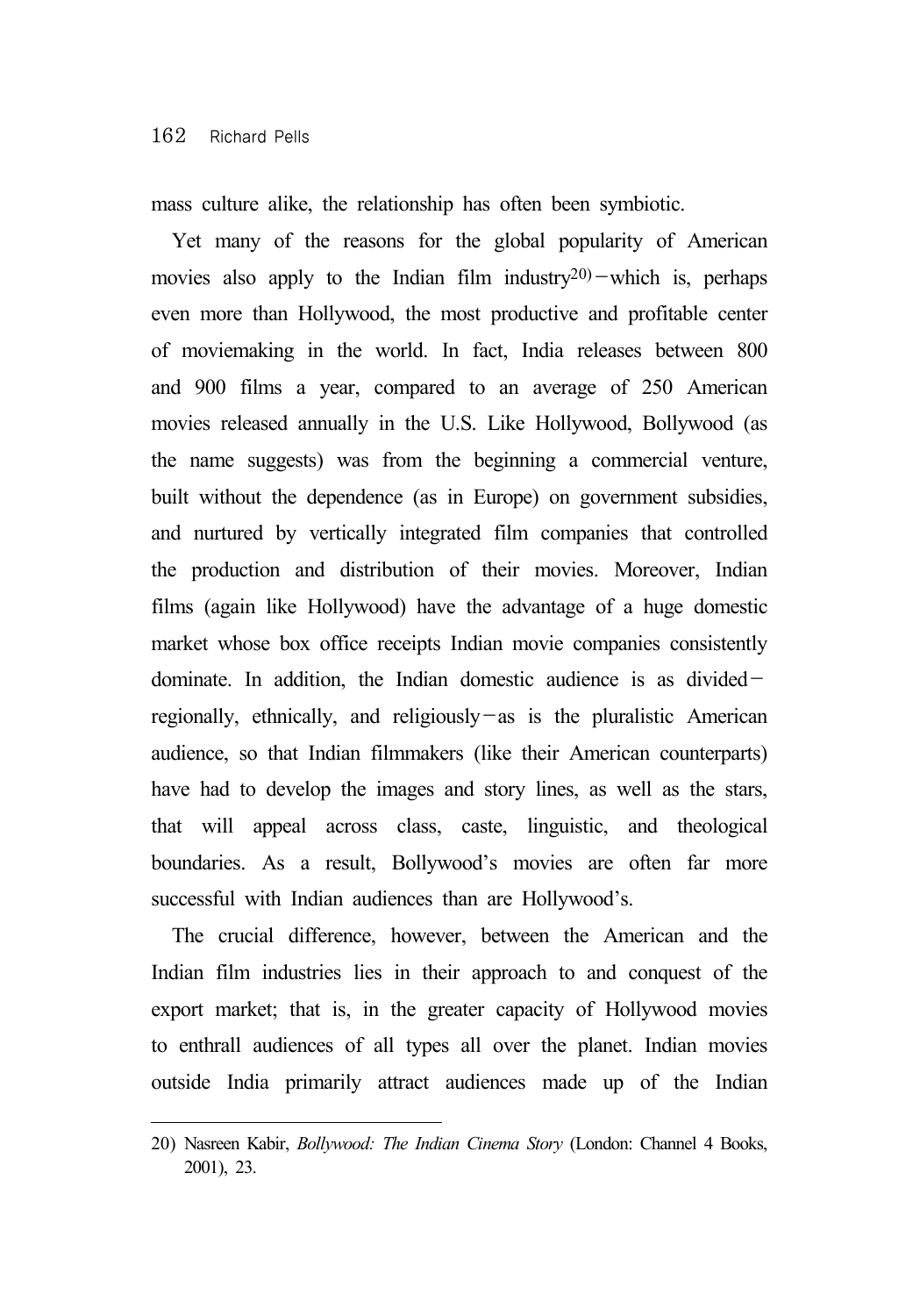Diaspora-native and second-generation Indians in Britain, China, Africa, and the Middle East as well as in other countries in South Asia. Indian films have a much harder time appealing to moviegoers who are not from, or have no ties to, India itself. Even though the subjects of Indian movies regularly duplicate the staples of Hollywood films-music, romance, fantasies, the family-it seems to be more difficult for non-Indian international audiences to grasp or empathize with what is going on in an Indian movie. In order to truly understand Indian films, one needs (or at least it helps) to know something about Indian history-its politics, traditions, music, and culture. In order to understand an American movie, a non-American needs to know very little, if anything, about political or cultural life, past or present, in the United States.

Because finally, American culture has imitated not only the modernists' visual flamboyance, but also their emphasis on personal expression rather than on the delivery of social messages. The psychological, as opposed to political, preoccupations of America's mass culture may have accounted, more than any other factor, for the worldwide popularity of American entertainment. American movies, in particular, have customarily focused on human relationships and private feelings, not on the problems of a particular time and place. They tell tales about romance, intrigue, success, failure, moral conflicts, and survival. The most memorable movies of the 1930s (with the exception of *The Grapes of Wrath*) were comedies and musicals about mismatched people falling in love, not socially conscious films dealing with the issues of poverty and unemployment. Similarly, the finest movies about World War II (*Casablanca*) or the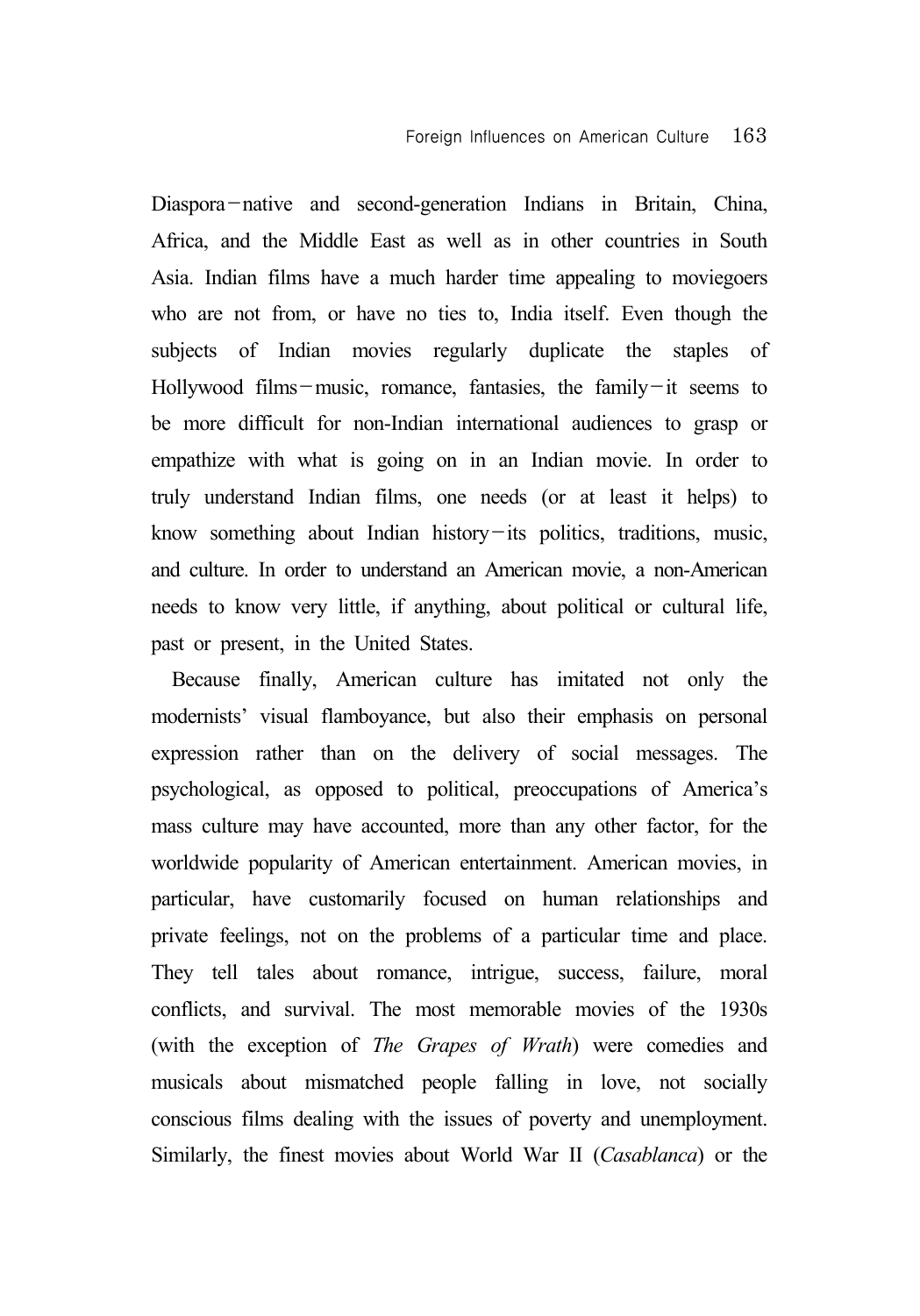#### 164 Richard Pells

Vietnam War (*The Deer Hunter*) linger in the mind long after these conflicts have ended because they explored their characters' deepest emotions instead of dwelling on headline events.

Such intensely personal dilemmas are what people everywhere wrestle with. So Europeans, Asians, and Latin Americans flocked to *Titanic*21) (as they once did to *Gone with the Wind*) not because these films celebrated "American" values, but because audiences-no matter where they lived-could see some part of their own lives reflected in the stories of love and loss. And without having to know anything about the historical events these films dramatized.

America's mass culture has often been witless, crude, and intrusive, as its critics-from American academics like Benjamin Barber to German directors like Wim Wenders-have always complained. In their eyes, American culture is "colonizing" everyone's subconscious, reducing us all to passive residents of "McWorld."

 But American culture has never felt all that foreign to foreigners, not even in the Middle East. Just the opposite, at its best it has transformed what it received from others into a culture everyone everywhere could comprehend and embrace (if they did not always love), a culture that is  $-\alpha t$  least some of the time-both emotionally and artistically compelling for millions of people throughout the world.

So, despite the current hostility to America's policies and values-

<sup>21)</sup> Gaylyn Studlar and Kevin Sandler, "Introduction: The Seductive Waters of James Cameron's Film Phenomenon"; Justin Wyatt and Katherine Vlesmas, "The Drama of Recoupment: On the Mass Negotiation of Titanic," in *Titanic: Anatomy of a Blockbuster*, ed. Kevin Sandler and Gaylyn Studlar (New Brunswick, N.J.: Rutgers University Press, 1999), 1, 7-8, 31, 34.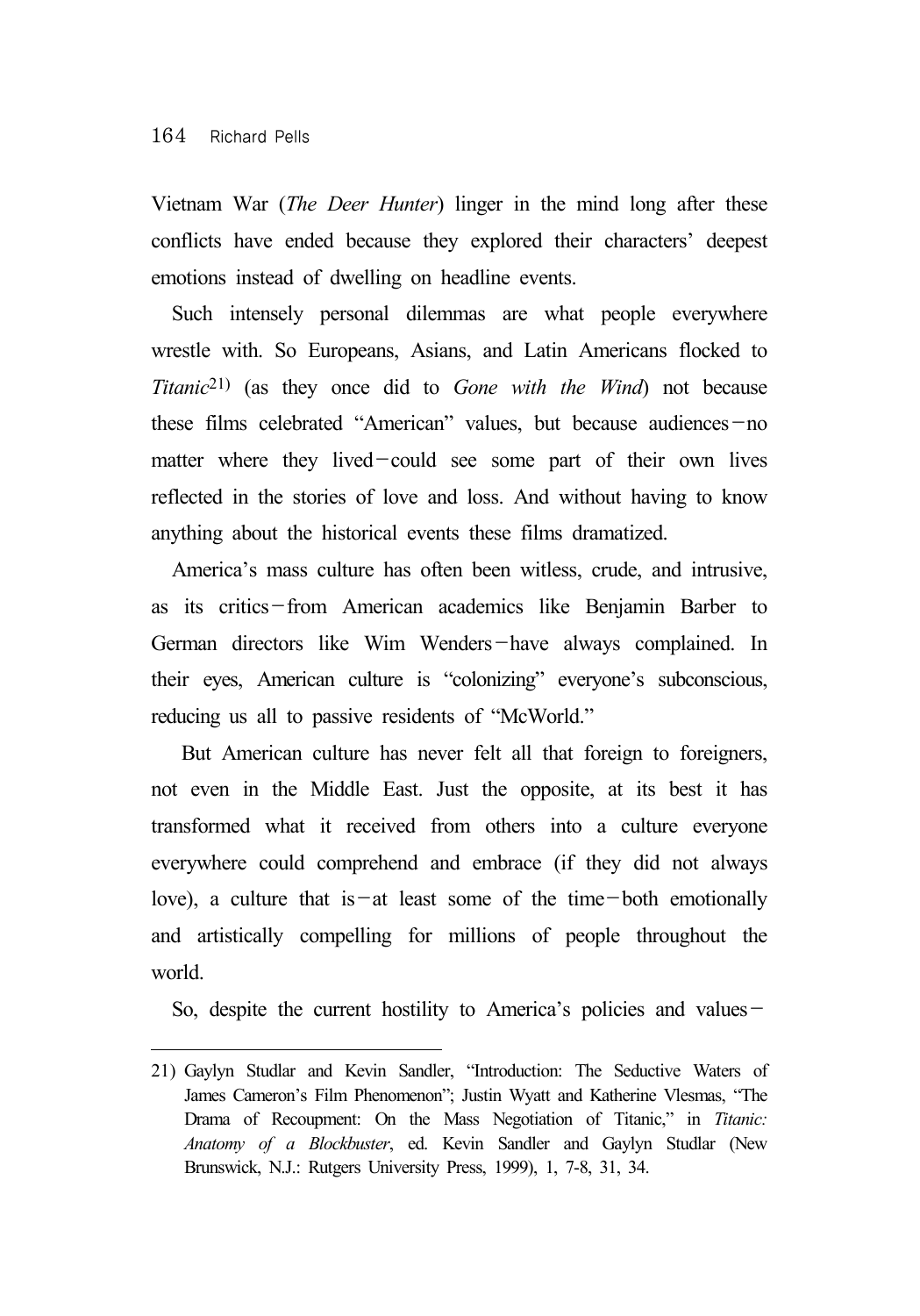not only in the Middle East but in Europe and Latin America as well-it is important to recognize how familiar much of American culture seems to people abroad. In the end, America's mass culture has not transformed the world into a replica of the United States. Instead, the ethnic and racial pluralism of American society, together with its dependence on foreign cultural influences, has made the United States a replica of the world.

If Americans have mostly adopted and reshaped the artistic traditions of Europeans and others, if the cultural relationship between America and the rest of the world has not been as one-sided as foreigners usually insist, and if global entertainment is in fact an artistic and intellectual smorgasbord, are people outside the United States really losing respect for their native cultures?

There is no doubt that America's culture is visible everywhere. But the ubiquitous presence of Coca-Cola billboards and fast-food chains is only a superficial sign of America's global influence. None of this has affected how people actually live, shop, eat, think about the role of their governments, use their cities, or entertain themselves in neighborhood cafés or in the privacy of their homes.

In reality, the effect of America's culture and consumer goods has been more negligible than intellectuals, politicians, and parents worried about the malleability of their Nike-clad children are willing to admit. Eating a Big Mac, lining up for the newest Hollywood blockbuster, or going to Disneyland in Paris or Tokyo doesn't automatically mean that one has become either "Americanized" or a compliant inhabitant of the global village. The purchase of a Chicago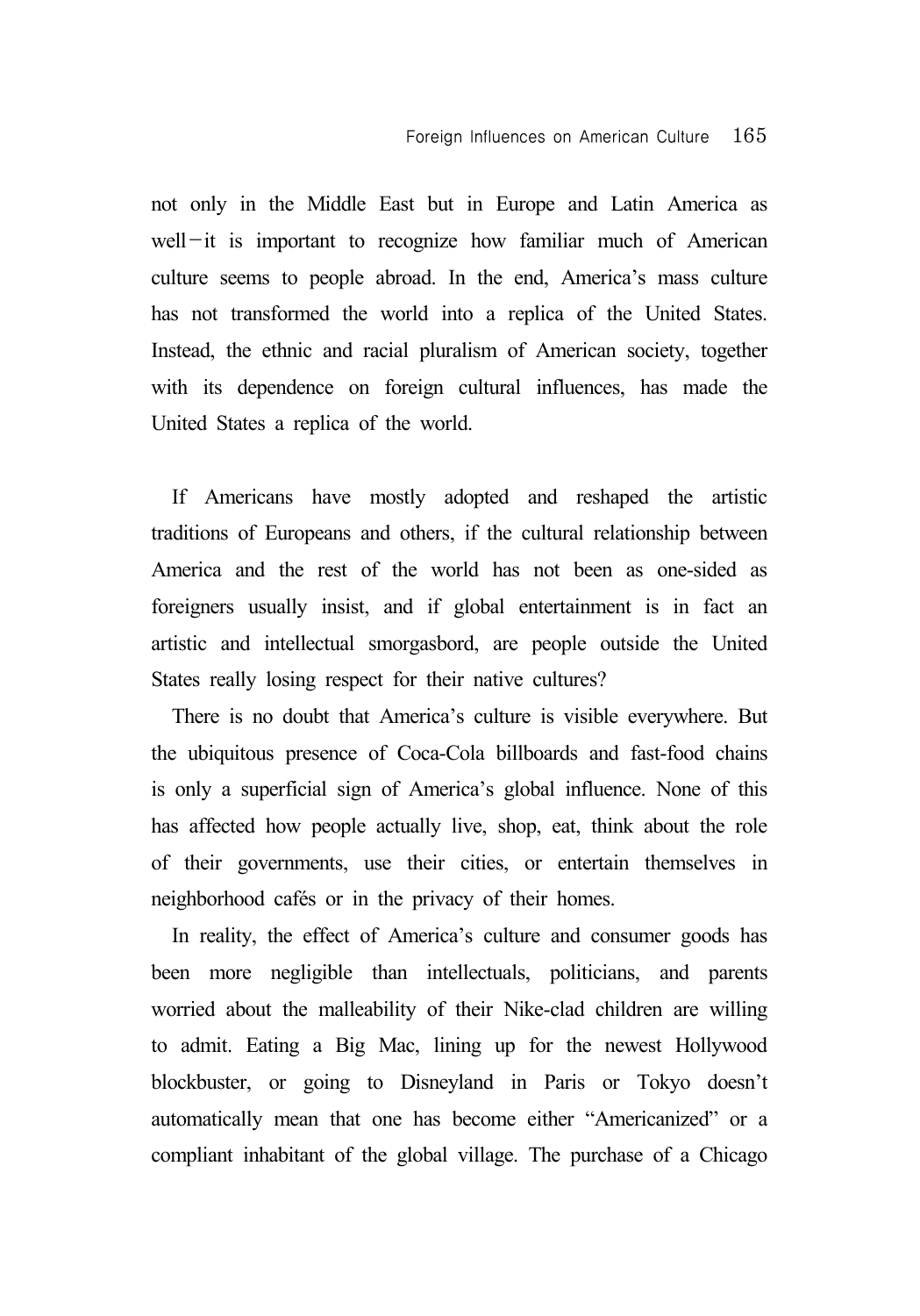Bulls T-shirt by a Brazilian adolescent or the decision of a German family to have dinner at the nearby Pizza Hut does not necessarily signify an embrace of the American or the global way of life. Sometimes, to paraphrase Freud, a hamburger is just a hamburger, not an instrument of cultural or ideological seduction. And neither the movies nor the Internet compel people to wear the same clothes, listen to the same music, idolize the same screen heroes, speak the same language, or think the same thoughts.

Nor are audiences-either adolescent or adult-a collection of zombies, spellbound by the images transmitted by the global media. Intellectuals often overestimate the power of mass culture to manipulate the masses. People in America and abroad are affected not just by the media but by their genes, their childhoods, their parents, their spouses and friends, by their experiences at work and their problems at home. These varied influences enable people to resist or at least reinterpret the media's messages rather than silently submit. Hence, far from being docile, audiences have adapted global culture to their own tastes and traditions.

Still, the critics of globalization presume that unwary audiences, regardless of their dissimilar social backgrounds and life histories, will react to movies, television programs, and music in the same way. But given the volatility of the market and the shifting preferences of the audience, the American media has prospered by remaining competitive and eclectic, offering a multiplicity of icons and viewpoints that have different meanings for different groups at different times in different countries.

*Dallas*, for example, was the most popular television show in the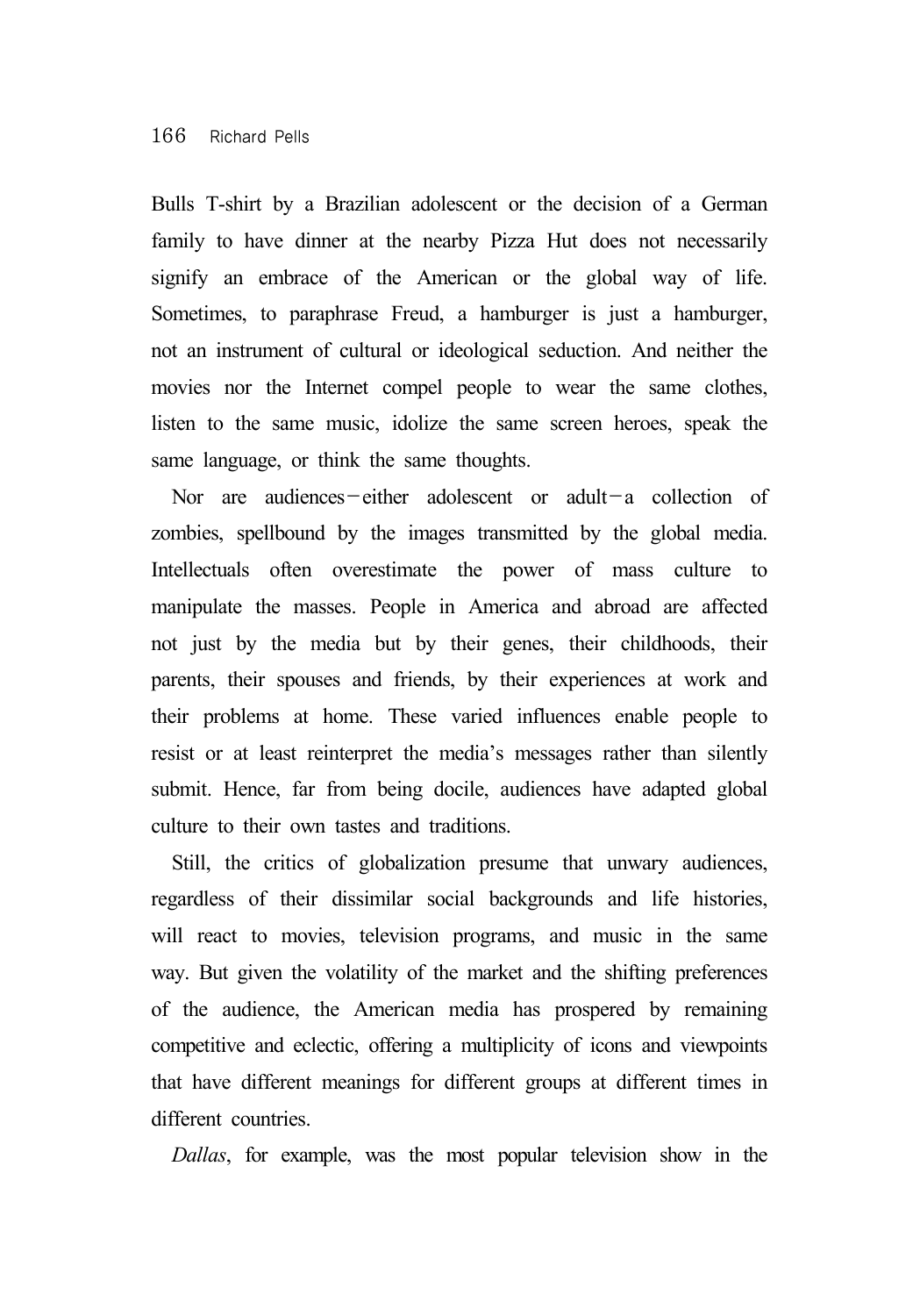world during the 1980s. But studies of audience reactions to the program demonstrated that people in Holland interpreted the melodramatic lives of the Ewings very differently than audiences in Israel-or in America. These divergent interpretations were shaped almost entirely by the distinctive cultural assumptions and expectations of viewers in disparate parts of the world. Such dissimilar responses to the same television soap opera suggest that global entertainment has produced not a homogenous or a monocultural world, but a reinforcement of cultural diversity.

If anything, the globalization of mass communications sometimes leads not to cultural uniformity but to cultural fragmentation. The shared cultural experience that came from watching one or two television channels, or seeing movies with hundreds of others in a movie theater, has given way to multiple choices among hundreds of TV programs broadcast on satellite and cable stations, to family decisions about when to watch a movie or a television program on their VCR's or DVD's, and to more and more time spent by individuals on computers and the Internet. With these devices, we may be connected to the world, but often in our own way and at our own time, according to our own specific desires.

English, for instance, may have spread throughout the world but it has not thereby become a universal language, understood in the same way by everyone everywhere. Instead, millions of non-native speakers add their own words and meanings, creating a hybrid language that is less a reflection of British or American culture than one rooted in local needs.

Moreover, the critics of the international media conglomerates may have misjudged the ability of national, regional, local and ethnic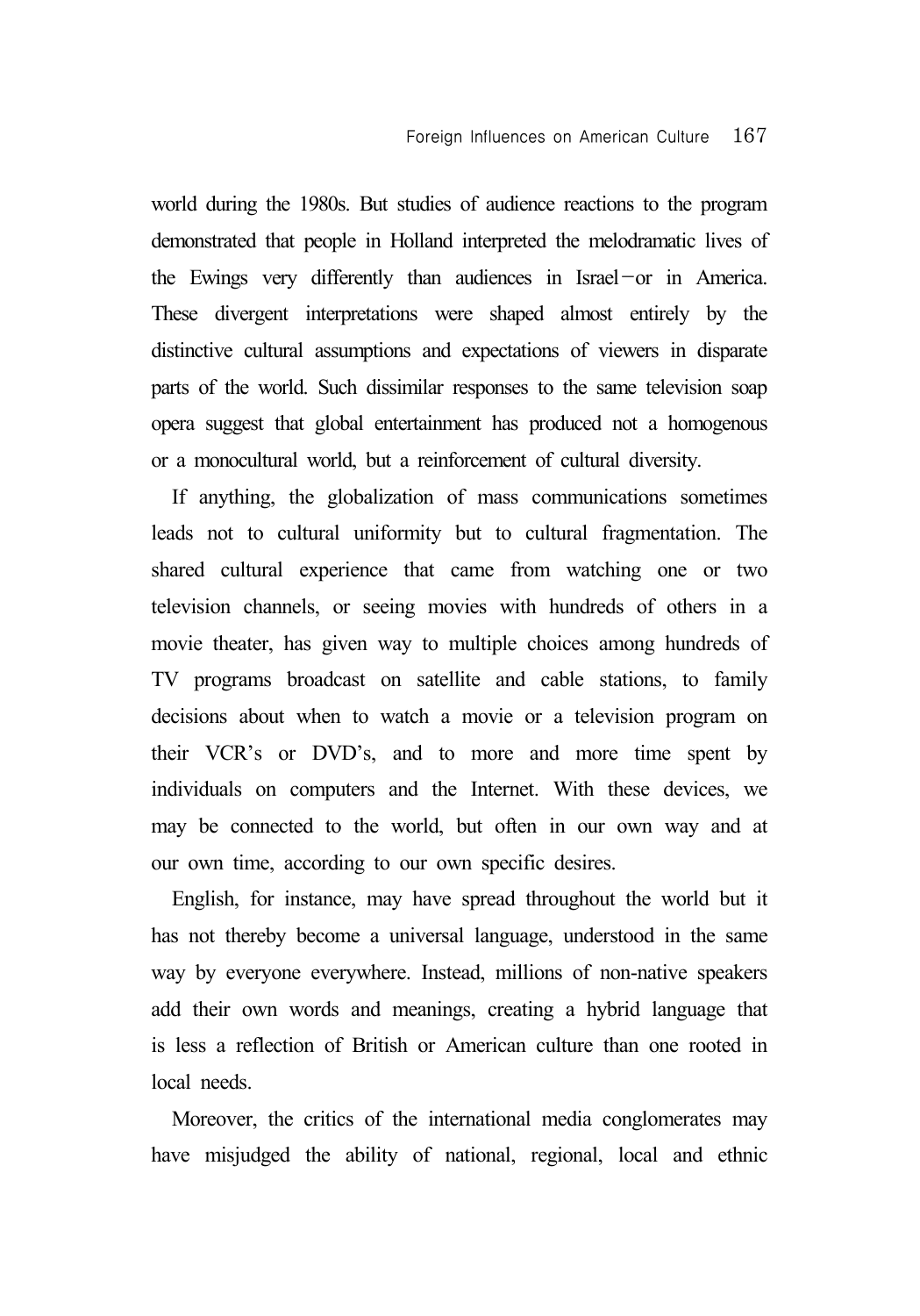cultures to survive and even to flourish in an age of globalization. The growth of regionalism, for example, is reflected not only in the Islamic resistance to and even hatred of "Western" values, but in the tendency of different countries to export their own culture to neighboring lands. Mexico and Brazil transmit their films and television soap operas to other countries in Latin America. Sweden remains the dominant culture in Scandinavia. Egyptian and Indian movies are popular in other parts of the Middle East and Asia. The Hong Kong film industry is a major force in the East Asian market. At the same time, Argentina can look to France, Brazil to Africa, Chile to Spain, Mexico to its indigenous Indian language and history, for cultural alternatives to the United States.

Australia is a classic example of these regional forces at work. Until 1945, the dominant "foreign" culture in Australia was British. Afterwards, American popular culture became increasingly influential. But in the last two decades, as Australia has developed closer economic ties with the countries of the Pacific rim, and admitted larger numbers of immigrants from Vietnam, China, and Japan, Australians have begun to see themselves increasingly as a multicultural society-part European, part British, part American, and part Asian. In fact, the Australian experience illustrates the degree to which global culture has been eclectic rather than homogeneous, a culture made up of elements from many different countries and continents.

Finally, the movie and television industries in other countries are starting once again to capture the attention of local audiences. German television viewers increasingly favor dramas and situation comedies made in Germany. In Poland, which was inundated with American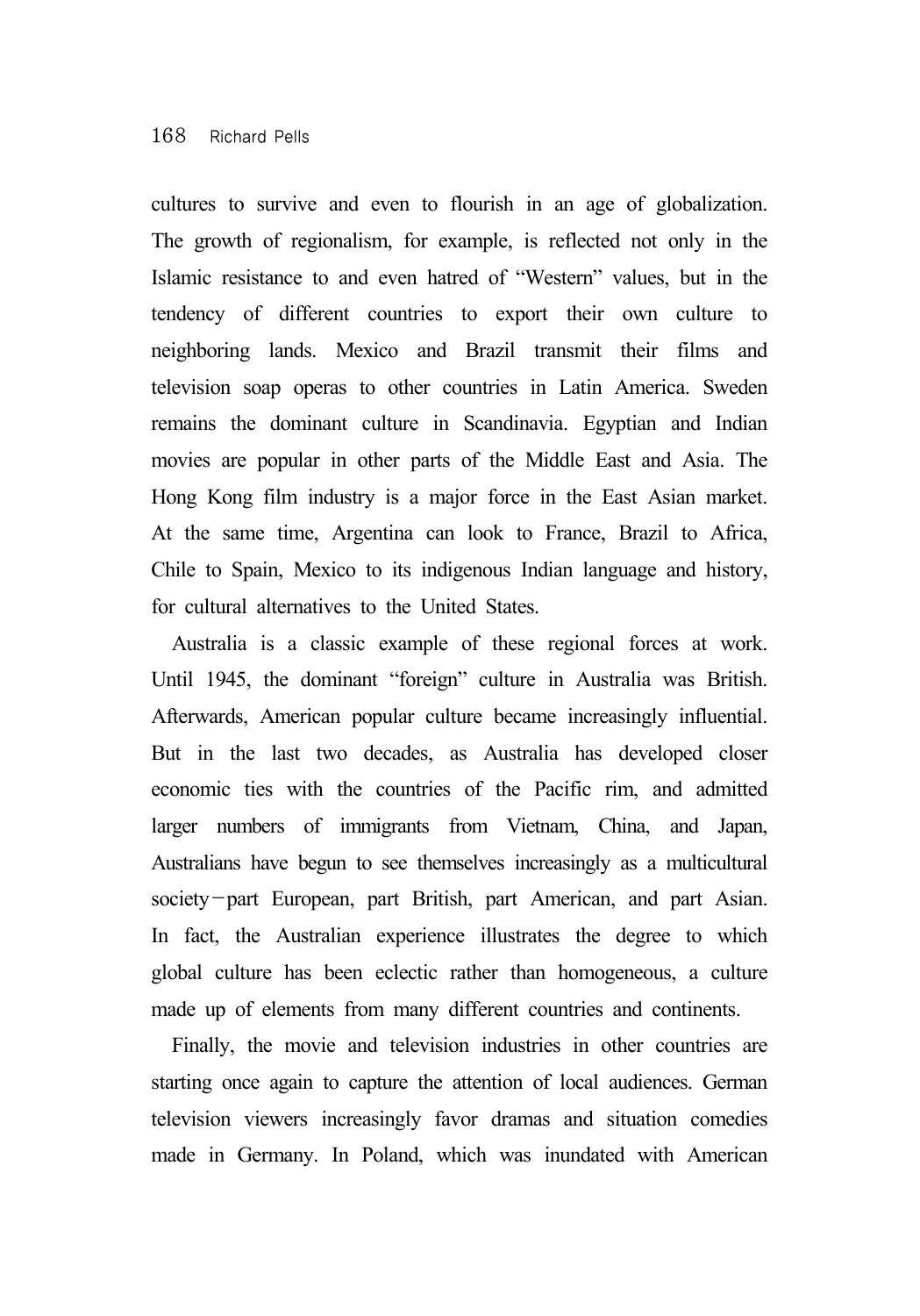movies after the collapse of the Communist regime in 1989, several locally-produced films have attracted more ticket buyers than did *Titanic* or *Star Wars: The Phantom Menace*.22)

Nonetheless, filmmakers in Europe and Asia have justifiably grumbled since the 1970s that they cannot get their works shown in the United States. For this, they blame Hollywood's monopoly on distribution, and the alleged loathing of American audiences for movies that are subtitled or dubbed. Yet some foreign language filmsparticularly in the past decade-have been surprisingly successful and influential in the United States. These include Italian movies like *Cinema Paradiso*, *Il Postino*, and *Life is Beautiful*; *Run Lola Run* which is the most successful German film ever released in America: and *Crouching Tiger*, *Hidden Dragon*, which was the first foreign language film since Ingmar Bergman's *Cries and Whispers* in 1973 to be nominated for an Oscar for best picture of the year. Meanwhile, box office receipts in the United States for French films (like *Amélie* and *Under the Sand*) reached \$30 million in 2001, compared with just \$6.8 million in 2000. The renewed popularity and profitability of foreign films among general audiences in the United States should remind us that it has never been just college students and elite film critics who admire works that come from abroad.

None of these tendencies point to globalism's imminent demise. Instead, they raise a dilemma for millions of citizens in every country. How do we live in a global culture (whose elements are not

<sup>22)</sup> Richard Maltby, "'Nobody Knows Everything': Post-Classical Historiographies and Consolidated Entertainment," in *Contemporary Hollywood Cinema*, ed. Steve Neale and Murray Smith (London: Routledge, 1998), 24.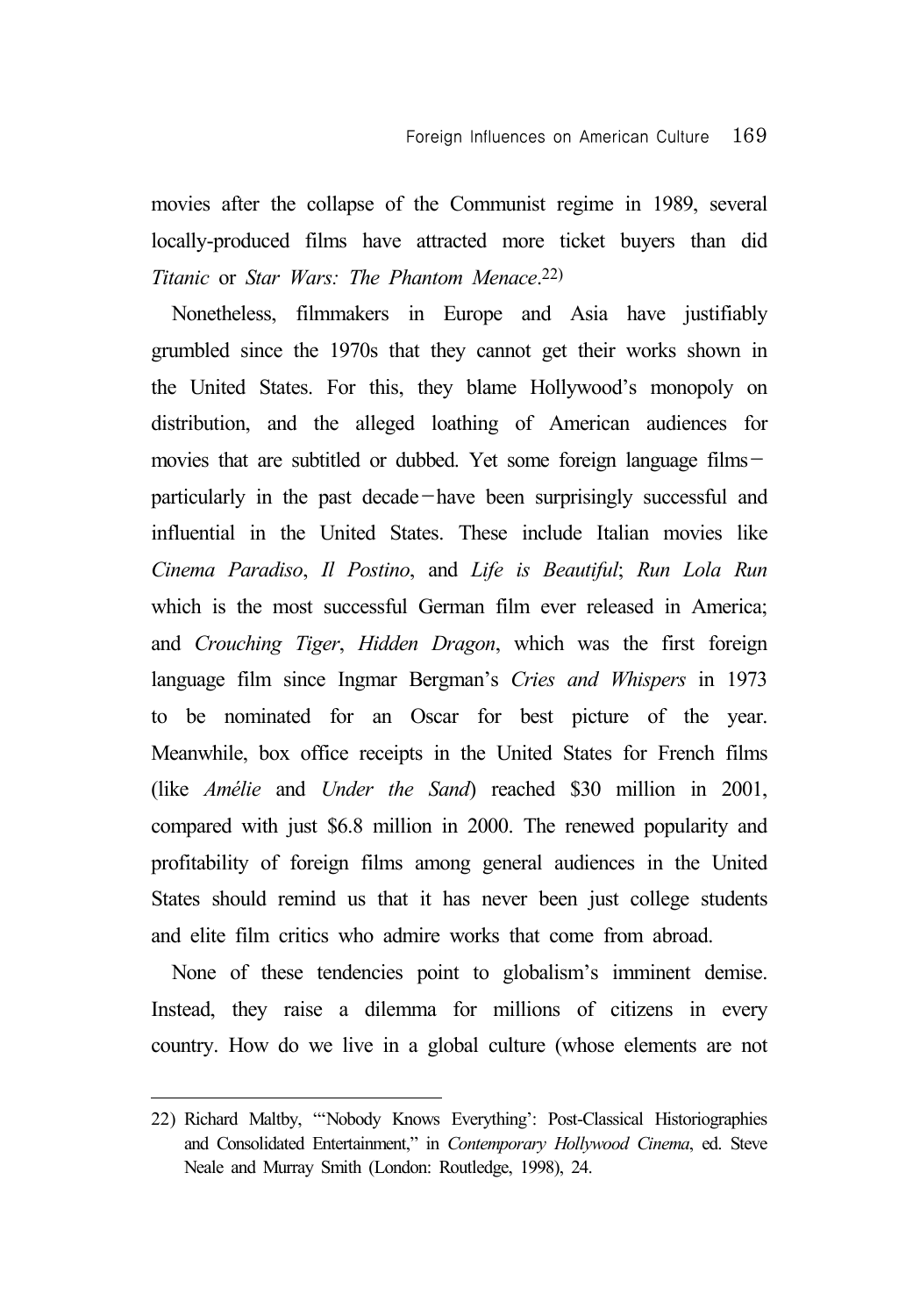exclusively American) while at the same time preserving our attachments to a neighborhood, a town, a region, or a nation?

One answer is that people in the future might have to maintain a dual set of allegiances-one to their local or national traditions and institutions, the other to an international culture. These multiple identities and divided loyalties can be paralyzing. And they can also lead, as we've been recently and tragically reminded, to a fanatical and totalitarian rejection of modernity.

Yet they may also be liberating because people can decide which cultural influences they allow at any moment into their lives. Given the innumerable and often competing cultural influences with which we all live daily, we have no choice except to choose.

In the end, neither foreigners nor Americans have been passive receptacles for Hollywood movies or MTV; we are all free to choose what to embrace and what to ignore. Recognizing this may enable people in the 21st century to live more comfortably in what is, for all the arguments about "Americanization" and the fears of "globalization," still a decidedly pluralistic world.

A fuller exposition of this arguments can be found in my new book: *Modernist America: Art, Music, Movies, and the Globalization of American Culture* (New Haven: Yale University Press, 2011).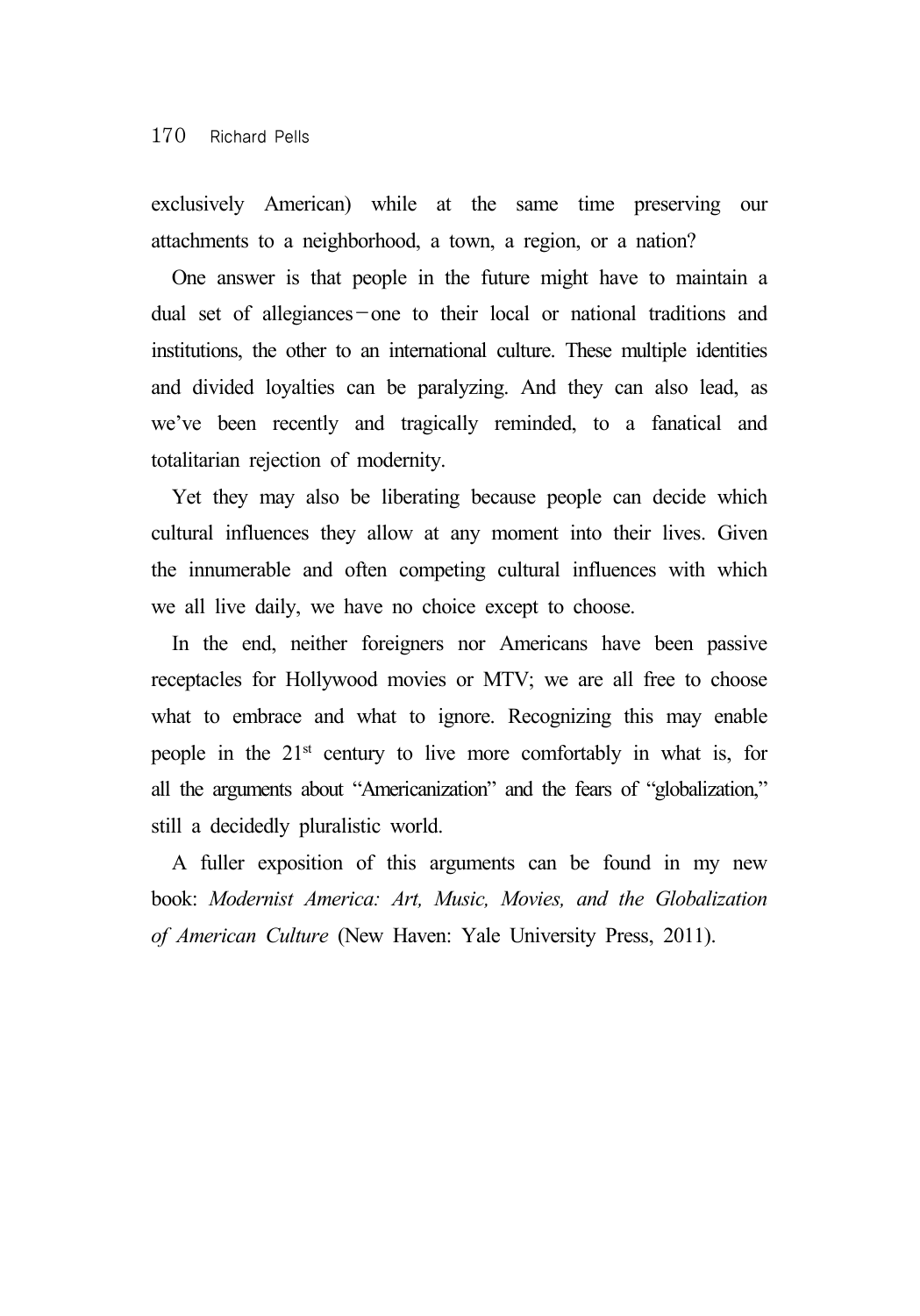## Works Cited

- Balio, Tino, "The Art Film Market in the New Hollywood," in *Hollywood and Europe: Economics, Culture, National Identity*, 1945-95, ed. Geoffrey Nowell-Smith and Steven Ricci, London: British Film Institute, 1998.
- Boggs, Carl and Pollard, Tom, *A World in Chaos: Crisis and the Rise of Postmodern Cinema,* Lanham, Md.: Rowman and Littlefield, 2003.
- Duignan, Peter and Gann, L.H., *The Rebirth of the West: The Americanization of the Democratic World, 1945-1958*, Cambridge, Mass.: Blackwell, 1992.
- Giannetti, Louis, *Masters of the American Cinema* (Englewood Cliffs, N.J.: Prentice-Hall, 1981).
- Gioia, Ted, *The Imperfect Art: Reflections on Jazz and Modern Culture,* New York: Oxford University Press, 1988.
- Grabbard, Krin, *Jammin' at the Margins: Jazz and the American Cinema,* Chicago: University of Chicago Press, 1996.
- Haskell, Barbara, The American Century: Art and Culture, 1900-1950, New York: Norton, 1999.
- Hyland, William, *George Gershwin: A New Biography,* Westport, Conn.: Praeger, 2003.
- Iwabuchi, Koichi, "From Western Gaze to Global Gaze: Japanese Cultural Presence in Asia," in *Global Culture: Media, Arts, Policy, and Globalization*, ed. Diana Crane, Nobuko Kawashima, and Ken'ichi Kawasaki, New York: Routledge, 2002.
- Kabir, Nasreen, *Bollywood: The Indian Cinema Story* (London: Channel 4 Books, 2001), 23.
- Kentgens-Craig, Margret, The Bauhaus and America: First Contacts, 1919-1936, Cambridge: MIT Press, 1999.
- Laforse, Martin and Drake, James, *Popular Culture and American Life: Selected Topics in the Study of American Popular Culture,* Chicago: Nelson-Hall, 1981.
- Lev, Peter, *The Euro-American Cinema,* Austin: University of Texas Press, 1993.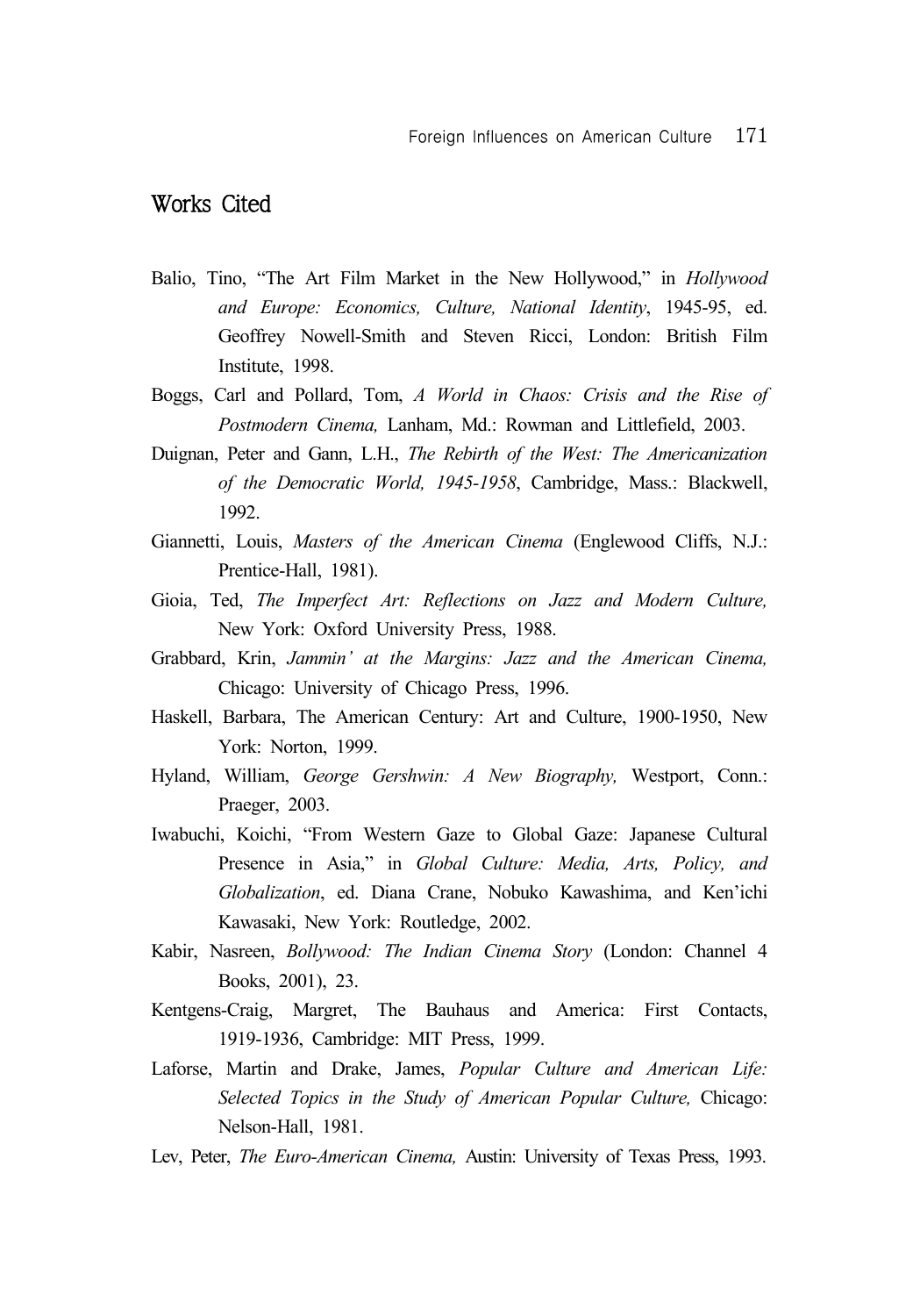- Maltby, Richard, "'Nobody Knows Everything': Post-Classical Historiographies and Consolidated Entertainment," in *Contemporary Hollywood Cinema*, ed. Steve Neale and Murray Smith, London: Routledge, 1998.
- Moore, Sonia, The Stanislavski System: The Professional Training of an Actor, New York: Penguin, 1984.
- Orvell, Miles, "Understanding Disneyland: American Mass Culture and the European Gaze," in Kroes et al., eds., *Cultural Transmissions and Receptions*.
- Ostendorf, Berndt, "Ralph Waldo Ellison: Anthropology, Modernism, and Jazz," in *New Essays on Invisible Man*, ed. Robert O'Meally, New York: Cambridge University Press, 1988.
- Read, William, *America's Mass Media Merchants*, Baltimore: Johns Hopkins University Press, 1976.
- Shickel, Richard, *Intimate Strangers: The Culture of Celebrity in America*, Chicago: Ivan Dee, 2000.
- Sterngold, James, "Tokyo's Magic Kingdom Outshines Its Role Model," *New York Times*, March 7, 1994.
- Studlar, Gaylyn and Sandler, Kevin, "Introduction: The Seductive Waters of James Cameron's Film Phenomenon"; Justin Wyatt and Katherine Vlesmas, "The Drama of Recoupment: On the Mass Negotiation of Titanic," in *Titanic: Anatomy of a Blockbuster*, ed. Kevin Sandler and Gaylyn Studlar, New Brunswick, N.J.: Rutgers University Press, 1999.
- Twitchell, James, *Lead Us into Temptation: The Triumph of American Materialism*, New York: Columbia University Press, 1999.

■ 논문 투고일자: 2011. 9.30 ■ 심사(수정)일자: 2011, 10, 25 ■ 게재 확정일자: 2011 11 3